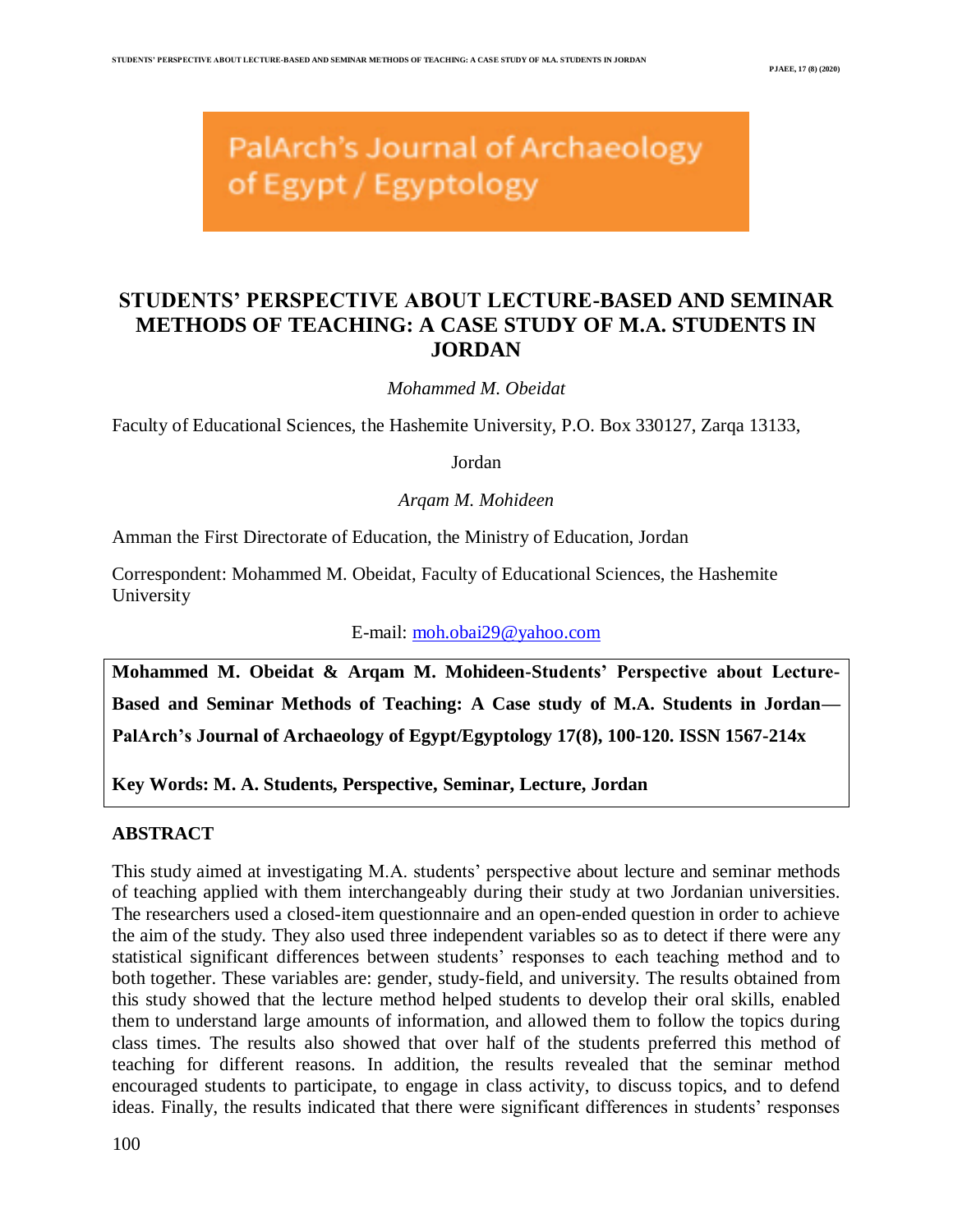to both seminar and lecture methods of teaching in favor of females, and in favor of Hashemite University students regarding seminar method of teaching.

# **INTRODUCTION**

The teacher-centered and student-centered approaches to teaching are the main approaches which are commonly used in the classroom. The former approach is normally described as traditional; whereas the latter is characterized as contemporary. Many methods of teaching, such as lecture-based and seminar methods of teaching, are branched out from these approaches. According to the lecture method, the classroom activity is normally governed by the teacher and the students have no active role but merely listen and prescribe notes after the teacher. The students have been described by educationists as passive recipients in the class activity (British Council BBC, 2020 & IGI Global, 2020).

Contrary to the educational orientation of the teacher-centered approach represented by lecture method of teaching, the student-centered approach, exemplified by many contemporary methods of teaching, has come to the scene in different teaching-learning contexts. This approach to teaching takes students' culture and their learning styles, interests and goals into consideration (Fulton, 2018, Fulton, 2019, & McMillan, 2020 ). One of the methods of teaching which attempts to take these elements into account is seminars, which mainly aims at activating students' roles and giving them the chance to interact and exchange ideas more effectively. In general, the pedagogical orientations of the two approaches stated above have influenced the way lecture and seminar methods are defined and the way the teacher and students are looked at in the teachinglearning context.

# *Lecture-based method*

From the term "lecture", one may recognize the way this method of teaching addresses matters in the classroom. This term is often defined as a verbal display of information related to a specific topic in the subject scheduled for teaching. The lecturer usually stands at the front of the room and delivers these information orally. Despite the criticisms made of lecture method of teaching, university instructors are still using this method in their courses (Wikipedia: The Free Encyclopedia (2020).

A lecture is regarded to be the oldest teaching method applied in higher education institutions. It uses the lockstep technique which makes instruction a one-way channel of communication of information. Students have no role but just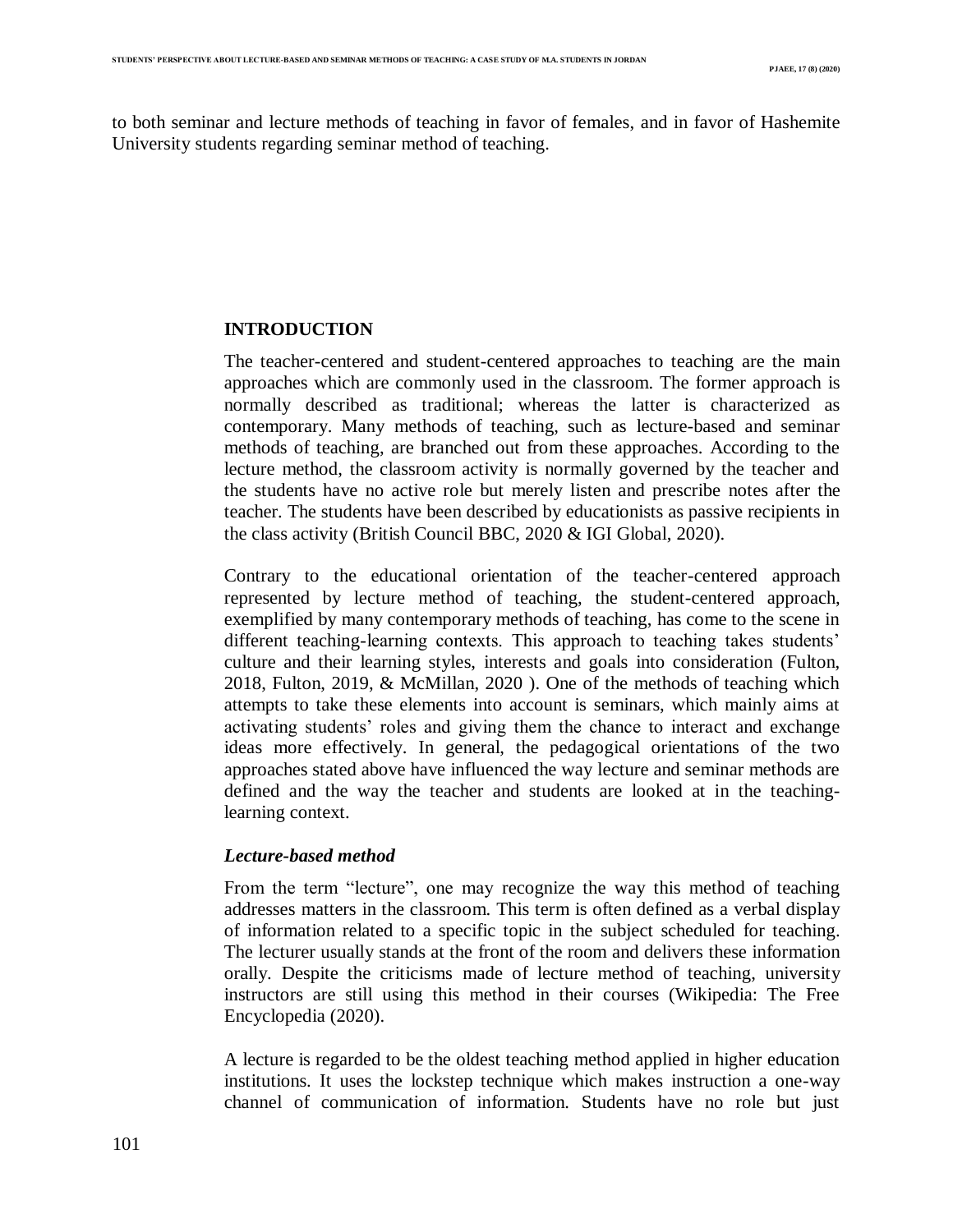listening, jotting down notes, and combining information and organizing it. There are two main problems in using this method of teaching, which are: the difficulty of grapping the attention of students in classroom and the lack of their ability to follow the theme. In spite of these problems, literature identified six main advantages for using this method of teaching: (1) It gives the teacher the chance to cover a large amount of topics in a single class period; (2) it excludes the use of any equipment or lab; (3) it does not necessitate using learning material, (4) it develops student listening skills; (5) it allows the teacher to arrange the material logically to present it orally; and (6) it helps to learn languages. On the other hand, literature highlighted five main disadvantages for applying this teaching method. They are: not recognizing the individual differences between students, causing students to just listen to the teacher rather than to actively participate in the classroom, using language which is above the standard of the students, making students forget the lecture easily, and not catering for students' attention since attention level is not the same while student listening the lecture (Study Lecture Notes, 2020).

Many experts insist on the completion of lecture method of teaching, and so they used blended teaching methods, which are actually a combination of two or more methods (Sadeghi, Sedaghat, & Ahmadi, 2014). Such a combination of methods gives the teacher the chance to vary his or her methods of teaching in the classroom. However, there are five main styles of teaching used in the classroom. Some teachers use only one style and some use two or more styles. These styles are: The authority style which requires students to take notes and recite them later for examination; the demonstrator style through which information are presented by means of multimedia, activities, and other contemporary instructional techniques; the facilitator style which fosters independent learning and critical thinking skills; the delegator style, which requires peer feedback, debate and creative writing; and the hybrid style which attempts to blend the teacher's interest with students' needs (Gill, 2020).

Many studies were carried out on the effectiveness of using lecture-based method of teaching in the classroom. Some of these studies compared the effectiveness of this method with that of other methods and techniques of teaching and some focused only on it. With regard to comparison, Carpenter (2006) investigated the impact of using lecture, lecture/discussion, case study, team project, and Jigsaw. The researcher found that the lecture/discussion combination method of teaching the most valuable to students. The researcher also found that lecture and Jigsaw methods of teaching were regarded to be the next most valuable, followed by the case study and team project methods. Struyven, Dochy and Janssence (2008) explored 178 students' likes and dislikes of lecture-based teaching and studentsactivating teaching. The researchers found that the students perceived lecturebased teaching positively and without variation and saw student-activating teaching differently. The researchers also found that students' likes and dislikes in teaching influenced their perception of the learning environment and their performance in general. Nakada (2017) compared the impact of a traditional-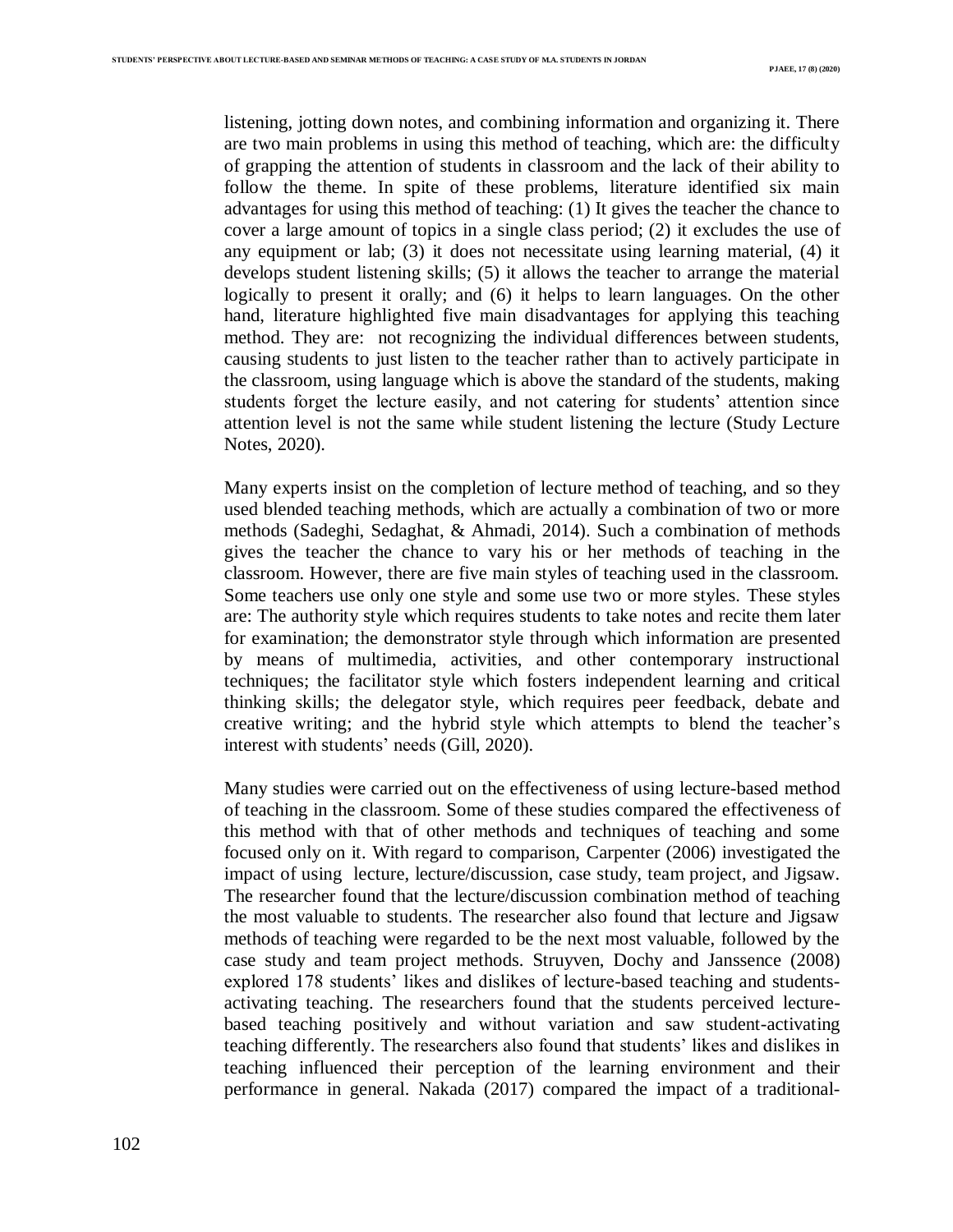based lecture course with that of a redesigned one, which used games, on students' achievement and views. The researcher found that the achievement levels of students in the redesigned course were not improved and their views did not lessen their dissatisfaction of lecture-based methods in general.

As for the studies which focused only on the effectiveness of using lecture method of teaching, Ohazali, Ishak, Saat, Arifin, Hamid, Rosli, Mohammed, and Kamarulzamar (2011) investigated undergraduate and postgraduate students' perception of the effectiveness of lecture delivery performed by University Kebang Saam Malysia lecturers. The quantitative analysis of questionnaire results indicated a positive correlation between lecture delivery, characteristics of a lecturer, and students' attitude or satisfaction. However, they indicated no correlation between lecture delivery and GPA. In addition, the results revealed that 89% of the postgraduates considered lecture delivery effective; whereas, only 58% of the undergraduates regarded lecture delivery effective. Menah and Charles (2016) Explored 652 students' attitudes and perceptions of their lectures at a university in Ghana. Results of this study showed that the participants evaluated lectures as strong in areas that require knowledge of subject, use of good examples, and interest in students but weak in teaching techniques, providing learning activities, providing efficient feedback, activities allowing students to express their minds freely, and sharing personal experiences with colleagues. They also showed that the participants had positive attitudes towards lectures in general.

#### *Seminar method*

a Seminar is a form of teaching which aims at bringing together small groups of people to discuss a specific topic each time. At North Indian universities, the term "seminar" refers to the intensive study of a subject area. Seminars often have fewer students for each professor than normal courses, and are commonly more specific in topics for discussion (Olivia, 2011 & Wikipedia: The Free Encyclopedia, 2020; Abbas et al., 2020).

The historian Charles Kendall Adams was the first educator who introduced the European seminar method to U.S. universities and Henry Adams was the first to employ this method in the American teaching history (Encyclopaedia Britannica's Editors, 2020). Despite the long record of its use in the American teachinglearning context, seminar is regarded to be the most modern method used in higher education. As a method of teaching, seminar is defined as a form of class organization that employs a scientific approach for analyzing a particular problem chosen for discussion. It normally consists of ten to fifteen informal groups who are expected to do considerable library search prior to the seminar. The aim is to give them the chance to enhance self-learning and promotes independent thinking (Jaikumar, 2013; Abbasi et al., 2020; Ahmad et al., 2018).

The seminar method of teaching has two main objectives. Some of these objectives are cognitive and some are affective. As for the cognitive objectives,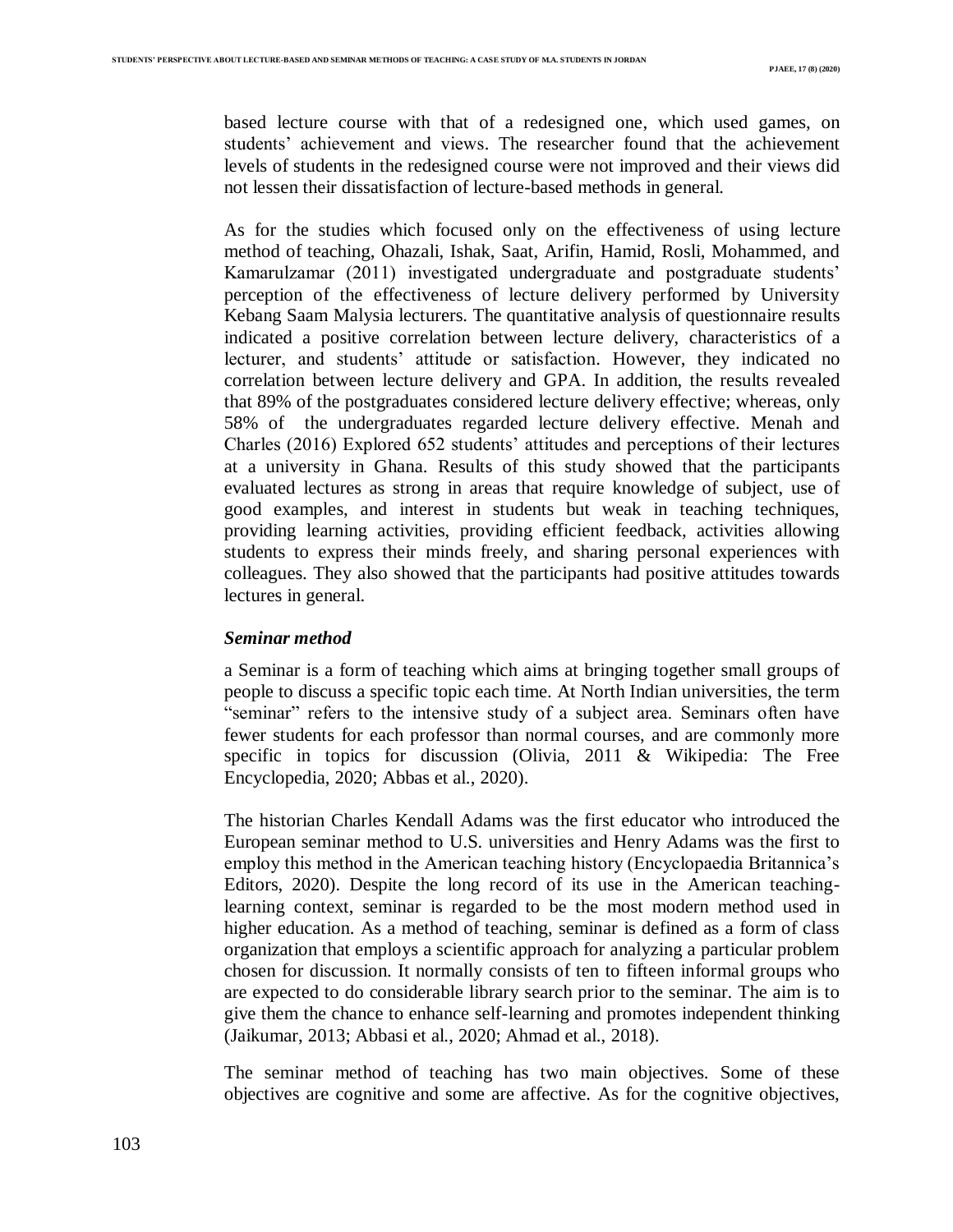this method aims at developing students' ability of precise observation, developing their ability of researching clarifications, and improving their skill of defending ideas effectively. With regard to the affective objectives, it aims at developing students' tolerance to opposite ideas, developing their spirit of cooperation, and gaining the good manners of raising and answering questions effectively (Al-Kumaim et al., 2021; Arshad et al., 2020; Ashraf et al., 2020; Balakrishnan et al., 2019).

Seminars have been classified into four types. They are: (1) mini seminars, (2) major seminars, (3) national seminars, and (4) international seminars. Mini seminars are the most commonly used ones in higher education. They usually require a small population to hold them and the discussion is often held over the topic taught or to be taught with the students. They have many advantages, which are: giving good motivation and learning experience, helping to evaluate learners' learning ability, regulating the creation and organization of facts and information, developing the ability of self-reliance, and engraving the responsibility and cooperative nature (Lecture Notes on Teaching of Science, 2009). As for their disadvantages, mini seminars cause some learners to get left behind in the process and do not provide them with complete knowledge. The individual feels that he needs other sources of knowledge (Wiki User, 2014 & Techievp, 2018; Jabarullah et al., 2019).

One of the styles of teaching used with higher education students is "Socratic seminars", which is regarded as an alternative to the traditional style of teaching. With this style of teaching, the teacher presents the class with a text to discuss among themselves. He or she acts as a facilitator of learning rather than a spoon feeder of information. The aim is to give students the chance to learn from each other and to feel more empowered in the classroom. There are many benefits for using socratic seminars in general. They bring new attitudes and expertise into the classroom; they help students examine their own perspectives and build a deeper understanding of the text itself; they empower them to learn how to learn, and they forces them to participate and stay engaged (Socratic Seminar, 2017; Khan et al., 2019).

The impact of seminar method of teaching on students' learning has been explored by many researchers. Some of the studies executed by them are quantitative, some are qualitative, and some use both quantitative and qualitative. For example, In a quantitative study done by Ruchi, Pradeep, MR., and Ramji (2012) on students' perception about various aspects of seminar, results showed that 94% of the students perceived seminar to be informative and 88% of them viewed the preparation time, which is more than two days, adequate. Results also showed that 93% of them saw support was provided by classmates in the seminar and 89% considered it be a good source of extra knowledge. Finally, the results revealed that 62 of the students were in favor of its implication in the university system and 88% were in favor of the idea that it reduces their hesitation to public speaking. Spruijt, Leppink, Wlofhagen, Scherpbier, Beukelen, and Jaarsma (2014)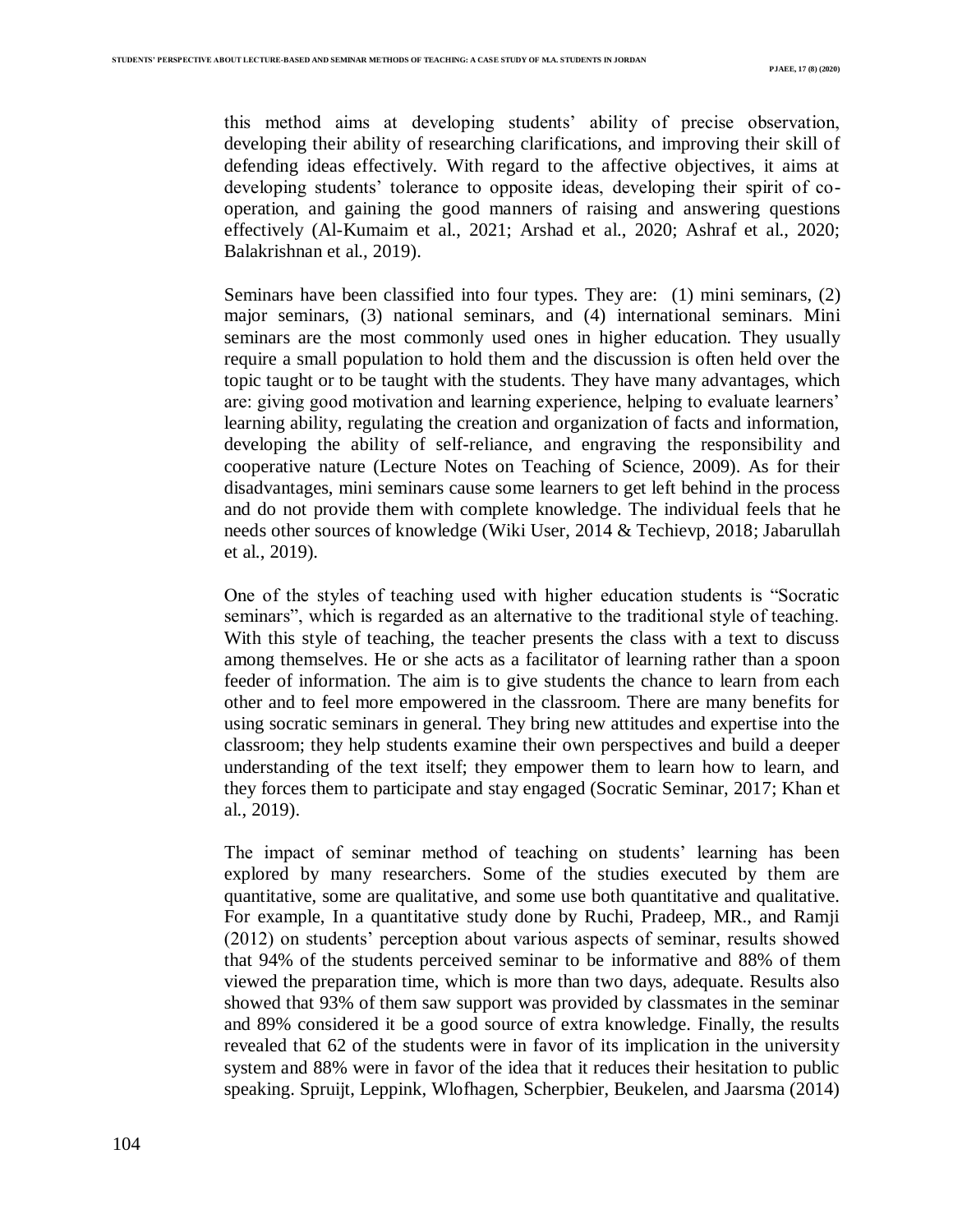investigated the way in which students perceived teaching performance in seminars. Findings of the Utrecht seminar Evaluation questionnaire revealed that group interaction and seminar content had in general positive effects on the perceived teaching performance scores, whereas students' preparation and group size had negative effects on these scores. Palappallil, Sushama, and Ramnath (2016) explored 120 university students' perception about traditional and modified seminars. The results of the study showed that the modified seminars were more interesting and more enthusiastic when compared to the traditional ones. They also showed that they increased peer coordination and group dynamics.

In a study conducted by Spruijet, Wolfhagen, Bok, Schuurmans, Scherpbier, Beukelen, and Jaarsma (2013) on the views of 24 student teachers regarding the aspects which affect seminar learning, results revealed that there were seven main aspects influenced seminar learning in the view of participants. They are: The teacher's role, students' participation, students' preparation, facilities, seminar goals and content, and course coherence. Al'Adawi (2017) investigated 40 second-year male and female students' perception of the value of implementing seminars as a teaching method in a children literature course in a college of applied sciences in Oman. The data were collected through observation and questionnaire. The results of qualitative and quantitative analysis indicated that the seminars allotted to participants enriched classroom learning and enhanced students' responsibility for their own learning.

The literature above indicates that the use of lecture and seminar methods of teaching in the classroom has merits and demerits. This indicates that both methods are important in higher education. Despite that, the majority of studies done in this area showed that the seminar method was more effective in activating students' thinking, in enriching their knowledge, and in developing their discussion skills. A few of these studies were conducted in Jordan in this respect, particularly at the postgraduate level. As a result, this study explores M.A. students' perspective about the two methods of teaching, which are commonly used with them interchangeably in the classroom.

#### *Aims and questions of the study*

This study aims is to investigate M.A. students' perspective about the seminar and lectures-based methods of teaching used with them interchaneably during their study at two Jordanian universities. It also aim is to investigate the method of teaching the students prefer and the reason(s) for their preference to this method. More specifically, the study attempts to answer 4 research questions:

1. How do M.A. students view lecture-based and seminar methods of teaching regarding the features of each method and its impact on the learning process?

2. Are there any statistically significant differences at  $(\alpha = 0.05)$  between the means of students' perspectives due to gender (male and female)?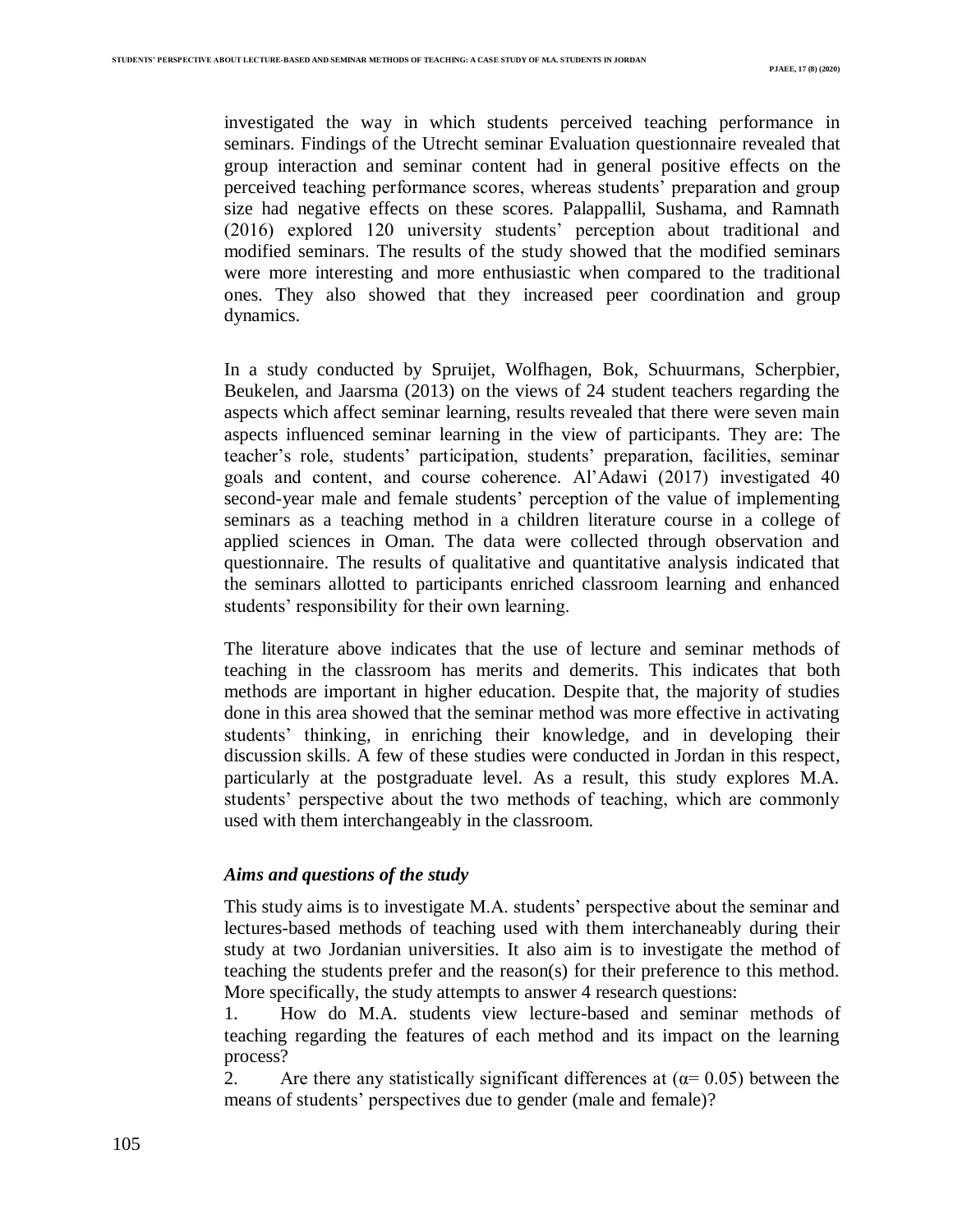3. Are there any statistically significant differences at  $(\alpha = 0.05)$  between the means of students' perspectives due to study-field (curricula and instruction and psychology)?

4. Are there any statistically significant differences at  $(\alpha = 0.05)$  between the means of students' perspectives due to university (Hashemite University and Al-Albyt University?

#### **METHOD**

#### *Study design*

A quasi-experimental design was used in the present study. That is, this study is quantitative, qualitative as well as inferential. A survey questionnaire was developed to collect the required data from the students. These students were chosen randomly from two departments: Department of Curricula and Instruction and Department of Psychology.

## *Participants of the study*

The study participants  $(N=40)$  consisted of M.A. students in their second and third years of study at the university.  $43\%$  of them were males (N=17), whereas 58% were females ( $N=23$ ). They were 21 curricula and instruction students and 19 psychology ones. 20 of them were chosen from Hashemite University and 20 from Al-Albyt University.

#### *Data collection and instrument*

The target data were distributed and collected through students' emails. In order to ensure the validity of the instrument, it was handed to two professors in the faculty of Educational sciences in my university. Some items were reformulated and some were deleted by them because they were repetitive. The most important recommendation suggested by them is not to mix seminar with lecture items together. The purpose is for the students to focus only on one method of teaching at a time. Then, the questionnaire was translated into Arabic since the majority of participants are not competent in the English language. The translated copy was offered to a specialist in Arabic and corrected it linguistically.

In order to guarantee the reliability of the questionnaire, it was distributed to seven M.A. students available in the faculty and who were not involved in the study. 3 weeks later, the questionnaire was handed out again to them. As soon as the copies of the questionnaire were received, the data were transcribed for statistical analysis and then the correlation coefficient was calculated. it was found to be 0.87. In addition, the Cronbach Alpha coefficient test was done for the items of the questionnaire. Results showed that the alpha value was found to be 0.84. In terms of the questionnaire interview, the main recommendation suggested by the professors was to ask only one question, which requires yes or no answer and why.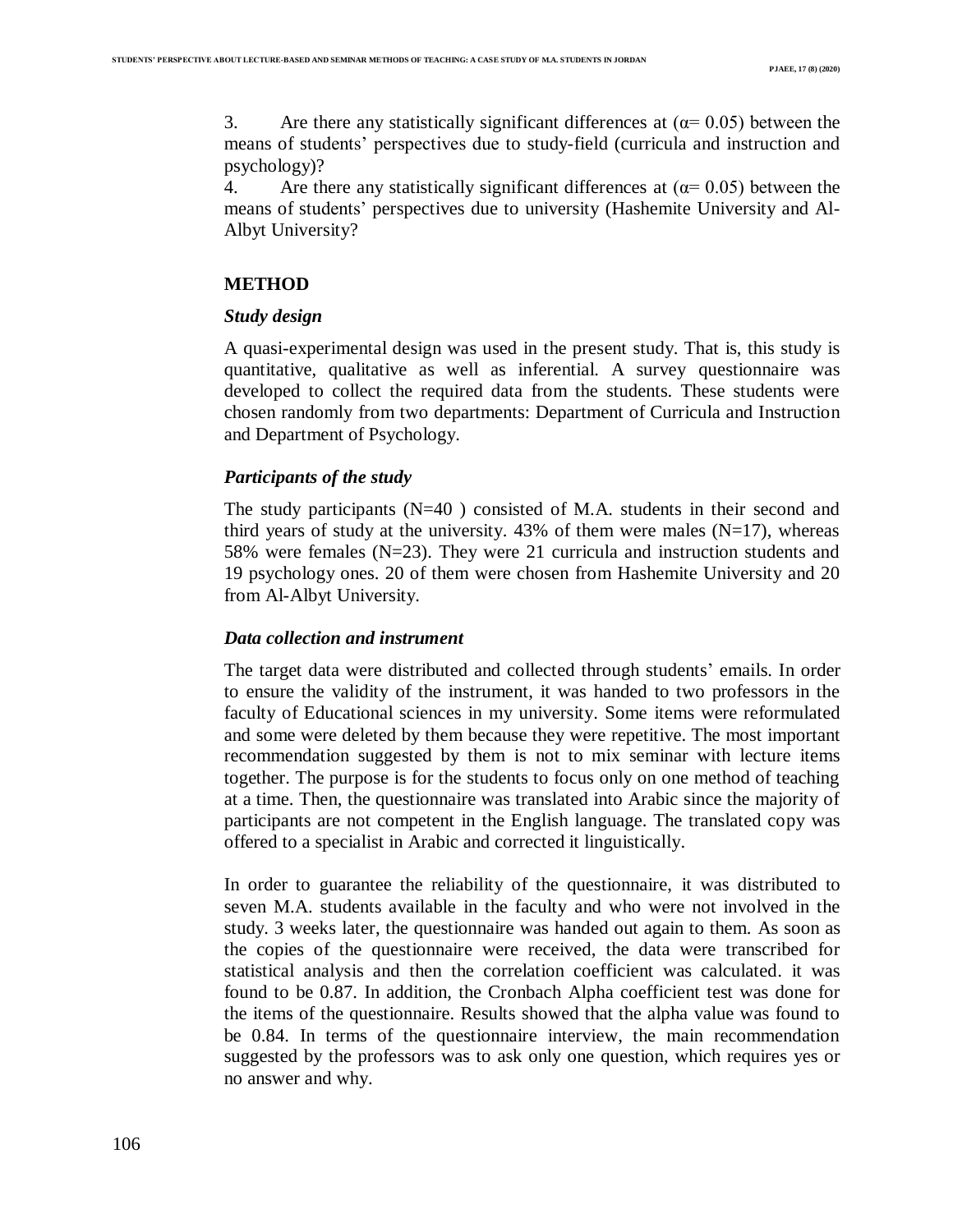#### *Data analysis*

Both quantitative and qualitative data were analyzed in the present. The data obtained from the closed items in the questionnaire were analyzed by using descriptive statistics (i.e., frequencies, percentages, means and standard deviations). They were also analyzed by using the t-test. The means and standard deviations were used to show the extent to which the students were satisfied with the aspects related to each method of teaching. The T-test was used to disclose the statistical significance of the observed differences between males and females, curricula and instruction and psychology specialists, and between students according to university. With regard to students' responses to the open-ended question, they were analyzed by categorizing the raw data and labeling them according to the students' preference of the teaching method and to the reason(s) behind which they preferred this method.

## **RESULTS**

# *Results related to the first research question*

Results of the first question about students' perspective of lecture-based and seminar methods of teaching were divided into two sub-results: results associated with lecture-based method and results relevant to seminar method. The means of students' responses to the aspects of each method were arranged decreasingly in order to show which aspect the students see it more positively than the other (see table 1a and table 1b). Furthermore, each set of quantitative results were supported by a qualitative one, which is represented by students' preference of a teaching method and the reasons behind which this method is chosen or prioritized.

| <b>Rank</b> | <b>Item</b>                                                                                                                 | М    | <b>SD</b> |
|-------------|-----------------------------------------------------------------------------------------------------------------------------|------|-----------|
|             | Lectures help me develop my<br>listening skills well.                                                                       | 3.50 | 1.408     |
| 2           | Lectures do not give me the<br>chance to discuss the material<br>with my classmates freely.                                 | 3.33 | 1.516     |
| 3           | Lectures enable<br>me<br>to<br>understand large amounts of<br>information since my role is<br>just listening and absorbing. | 3.30 | 1.393     |
| 3           | Lectures enable me to follow<br>the topics given by the lecturer<br>during class times.                                     | 3.30 | 1.236     |
| 5           | Lectures give<br>good<br>me<br>opportunity to express<br>my                                                                 | 3.17 | 1.487     |

|                                        |  |  | Table 1a. The mean (M) and standard deviation (SD) of students' responses |  |
|----------------------------------------|--|--|---------------------------------------------------------------------------|--|
| to the aspects of lecture-based method |  |  |                                                                           |  |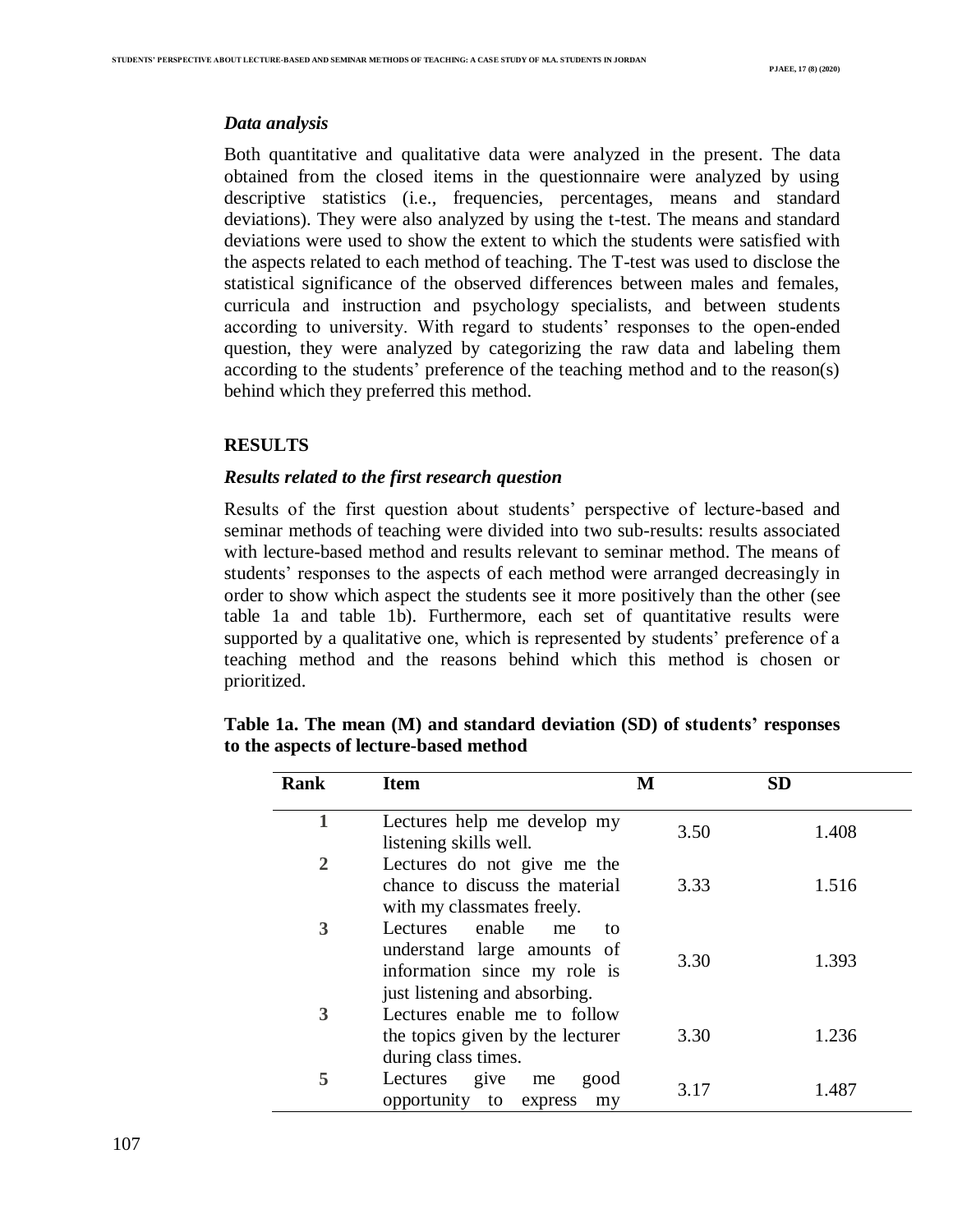|    | regarding the<br>mind<br>ideas        |      |       |
|----|---------------------------------------|------|-------|
|    | presented by the instructor.          |      |       |
| 6  | Lectures help me benefit from         |      |       |
|    | the multimedia, activities and        |      |       |
|    | presentations<br>demonstrated         | 3.13 | 1.502 |
|    |                                       |      |       |
|    | during sessions.                      |      |       |
|    | Lectures<br>encourage<br>me<br>to     |      |       |
| 7  | participate<br>actively in<br>the     | 3.03 | 1.450 |
|    | classroom.                            |      |       |
|    | help<br>Lectures<br>share<br>me       |      |       |
| 8  | experiences<br>with<br>personal       | 2.97 | 1.245 |
|    | colleagues.                           |      |       |
|    | Lectures give me the chance to        |      |       |
| 9  | get good examples from the            | 2.93 | 1.552 |
|    | instructor.                           |      |       |
|    | often<br>include<br>Lectures          |      |       |
| 10 | discussions and team project          | 2.90 | 1.470 |
|    | methods which make<br>them            |      |       |
|    | more valuable to me.                  |      |       |
|    | do<br><b>Lectures</b><br>not<br>cause |      |       |
| 10 | forgetting information easily         | 2.90 | 1.398 |
|    | because they are conveyed by          |      |       |
|    | the instructor.                       |      |       |
|    | Lectures often integrate the          |      |       |
| 12 | instructor's<br>interest<br>with      | 2.87 | 1.332 |
|    | students' needs.                      |      |       |
|    | Lectures help me provide              |      |       |
| 13 | instructor<br>feedback to my          | 2.80 | 1.375 |
|    | and/or colleagues.                    |      |       |
|    | help<br>Lectures<br>me<br>to<br>be    |      |       |
| 14 | selective in my focus on the          | 2.73 | 1.363 |
|    | presented<br>topics<br>the<br>by      |      |       |
|    | instructor.                           |      |       |
|    | delivery<br>methods<br>Lecture        |      |       |
|    | affect<br>normally<br>my<br>Grade     | 2.67 | 1.322 |
| 15 | Point Average.                        |      |       |
|    |                                       |      |       |

Results in the table above show that the aspect the students perceived it the most satisfactory in the lecture method  $(M=3.5)$  is associated with its help in the development of listening skills. This aspect is followed by the lack of chance this method gave to students to discuss the material freely (M=3.3) and the opportunity which enabled them to understand large amounts of information (M=3.3) and to follow the topics during class times (M=3.3). On the other hand, the impact of lecture delivery on students' Grade Point Average ranked last with a mean (M=2.7).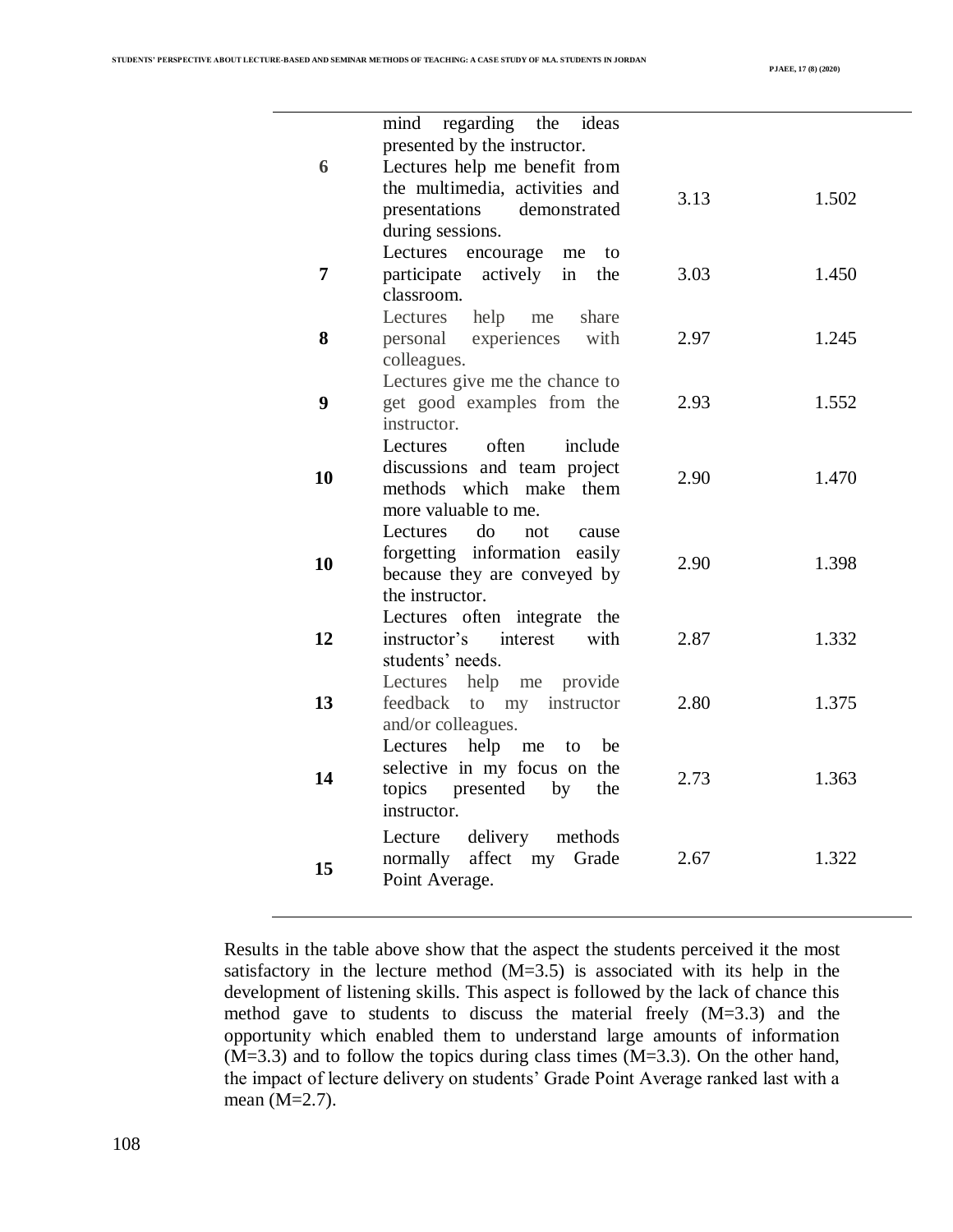As for students' views, results reveal that 22 students (60%) preferred lecturebased method of teaching. 13 of them stated that lectures are more relaxing than seminars because they are given by the professor rather than by students: see the examples below.

> I think the lecture method is better because it is easier. I am not asked to prepare and give a lecture to students.

> I prefer lectures because my role is just jotting down important notes emphasized by the lecturer.

I prefer lecture method because they not heavy burden to me.

I prefer the lecture method of teaching because everything is given by the professor not by the students.

Lectures are more suitable for students. The majority of them have no sufficient time to prepare for presentation because they are school teachers.

Results also reveal that 6 of the students preferred lecture method of teaching because of the characteristics professors or lecturers have in the teachinglearning context. That is, they vary their methods and techniques of teaching; they deliver their lectures clearly; and they have more knowledge and experience than students, as stated in the examples below:

> I prefer the lecture method of teaching because my professor presents ideas clearly by means power point, or power point slides.

> I prefer lectures because the professor's explanation to ideas is clearer than student's explanation.

> I am satisfied with the lecture method because my professors deliver their lectures well and focus on ideas which will be included in the exam.

> I prefer lectures professors are more knowledgeable and have more experience than students.

> I am satisfied with the lecture method of teaching. My professors work hard and clarify everything in the subjects.

In addition, results indicate that two of the students preferred this method of teaching because it ensures good scores and success in general, as illustrated in the examples below: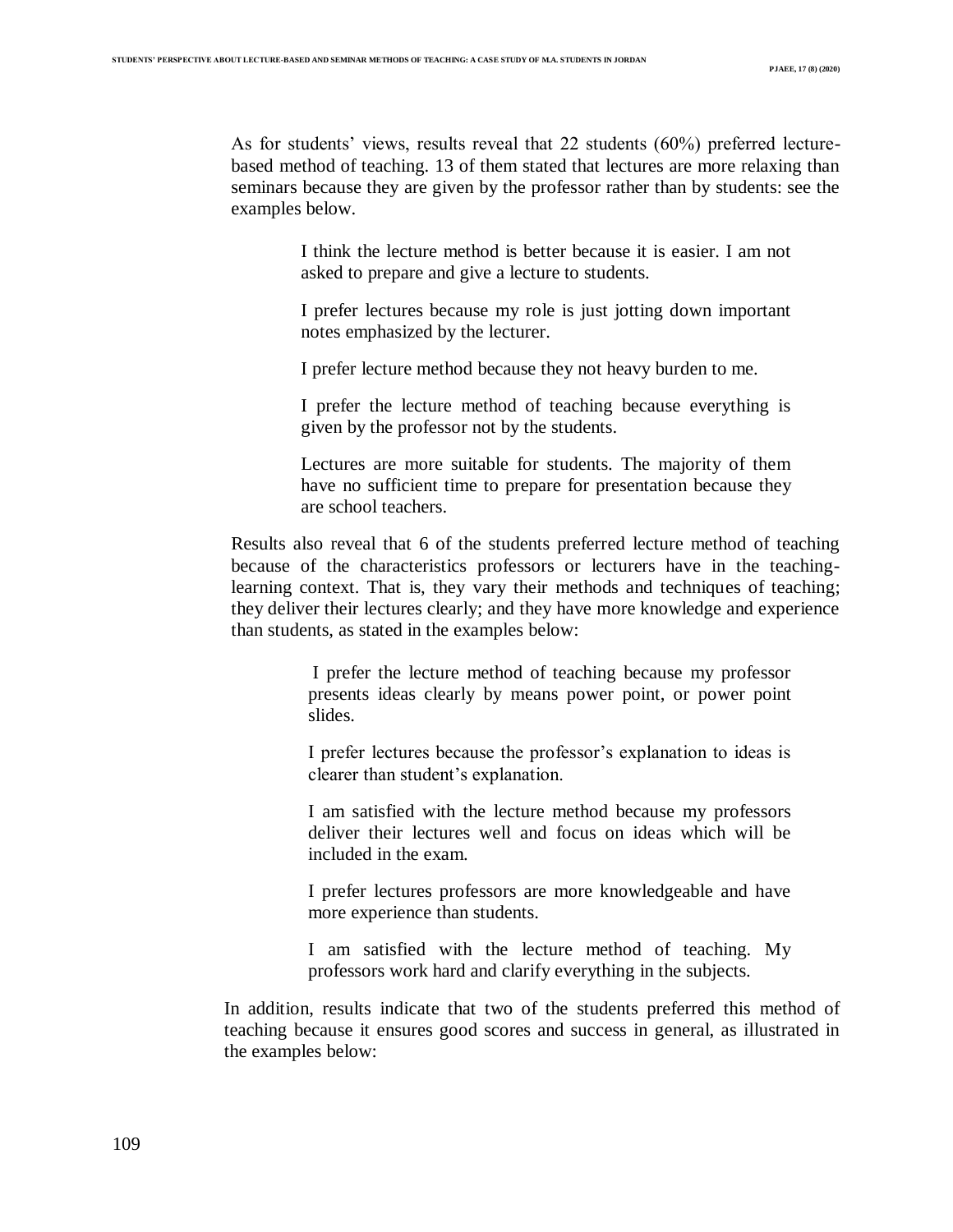Lecture method of teaching is better for me. It ensures obtaining good scores.

Lectures are more suitable to me because the ultimate goal is success in the subject.

Finally, the results show that one of the students preferred the lecture-based method because it gives him the chance to be self-reliant: see the example below.

> …As a postgraduate student, I prefer to be self-reliant in my study.

**Table 1b. The means (M) and standard deviations (SD) of students' responses to the aspects of seminar method**

| <b>Rank</b>    | <b>Item</b>                                                     | M    | <b>SD</b> |
|----------------|-----------------------------------------------------------------|------|-----------|
| $\mathbf{1}$   | Seminars encourage me to participate                            |      |           |
|                | and stay engaged during the class                               | 3.70 | 1.208     |
|                | time.                                                           |      |           |
| $\overline{2}$ | Seminars give me the chance to                                  |      |           |
|                | discuss the assigned topics in small                            | 3.57 | 1.305     |
|                | groups.                                                         |      |           |
| $\overline{2}$ | Seminars are limited to dialogue and                            | 3.57 | 1.194     |
|                | debate with the instructor.                                     |      |           |
| $\overline{2}$ | Seminars develop my<br>ability to                               | 3.57 | 1.135     |
|                | defend ideas effectively.                                       |      |           |
| 5              | Seminars give me the opportunity to<br>work in informal groups. | 3.53 | 1.408     |
| 6              | Seminars often use suitable content                             |      |           |
|                | for group-work and discussion.                                  | 3.50 | 1.358     |
| 7              | Seminars give me the opportunity to                             |      |           |
|                | prepare for the topics to be discussed                          | 3.47 | 1.252     |
|                | during session times.                                           |      |           |
| 8              | Seminars improve my<br>ability of                               |      |           |
|                | raising questions and<br>answering                              | 3.43 | 1.357     |
|                | others' questions effectively.                                  |      |           |
| 8              | Seminars make me feel empowered                                 | 3.43 | 1.331     |
|                | in the classroom.                                               |      |           |
| 10             | Seminars give me the courage to                                 |      |           |
|                | communicate with people without                                 | 3.40 | 1.404     |
|                | hesitation.                                                     |      |           |
| 11             | Seminars help me work in a non-                                 | 3.23 | 1.331     |
|                | threatening environment.                                        |      |           |
| 12             | Seminars give me the chance to be                               |      |           |
|                | more responsible and to learn by                                | 3.13 | 1.383     |
|                | myself.                                                         |      |           |
| 13             | Seminars help me build a deeper                                 | 3.13 | 1.432     |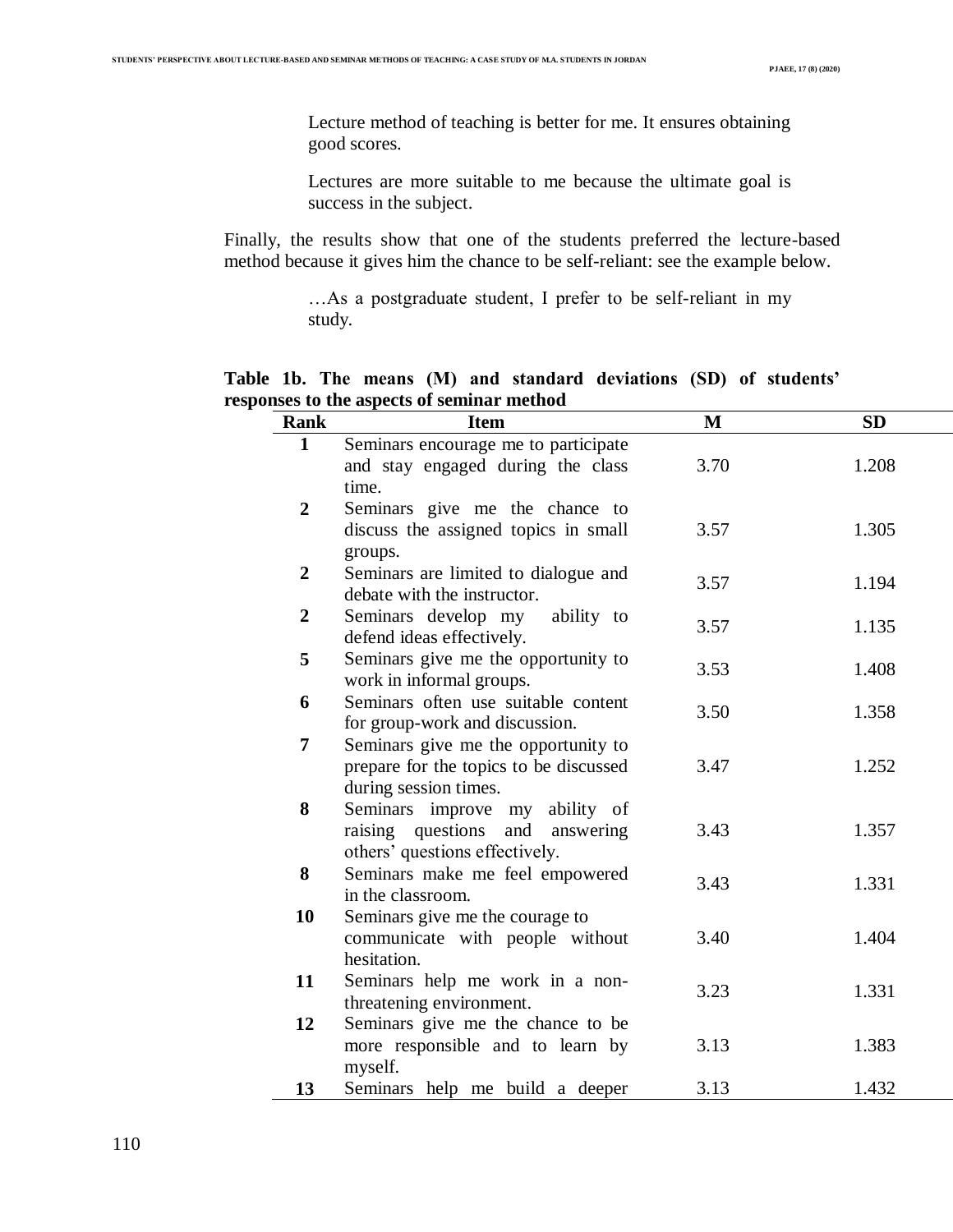|    | understanding of my ideas.                                            |      |       |
|----|-----------------------------------------------------------------------|------|-------|
| 14 | Seminars allow me to analyze<br>problems related to the subject area. | 3.00 | 1.365 |
| 15 | Seminars often use suitable content<br>for group-work and discussion. | 3.00 | 1.252 |

The table above shows that seminar's encouragement to participation and engagement (M=3.70), its encouragement to discuss the assigned topics in small groups (M=3.57), its limitation to dialogue and debate with the instructor  $(M=3.57)$ , and its development to students' ability to defend ideas  $(M=57)$ received successively the highest means of students' agreement. On the other hand, the problem analysis to subject area and the suitability of content for groupwork and discussion received the least mean (M=3.00).

In terms of students' views, results indicate that only twelve students (32%) out of the thirty seven, who responded to this question, preferred seminar method of teaching. eight of these students declared that they prefer this method because it gives them the chance to cooperate, exchange ideas, and interact with each other freely. Below are illustrative examples of students' responses:

> I prefer seminars because they give me the chance to co-operate with my colleagues and not to depend on the professor.

> I prefer seminars since each group has the freedom to exchange ideas in the absence of the professor……

> I think seminars are more suitable for M.A. students because each student has more than one source of information. Going to the library and exchanging ideas with the professor and colleagues broaden his or her mind.

> I like seminars because students interact with each other freely. This interaction enriches my knowledge of subjects and guarantees success in them.

> I prefer seminars because the majority of us in the classroom are females. This gives us the chance to exchange ideas without hesitation.

Some students (N=3) stated that they prefer seminars because they are interesting and an opportunity to get rid of boredom: see the examples below.

> Seminars are better than lectures. They are not boring since one student in each seminar presents and discuss with the students a different topic. This gives us the freedom to ask the colleague presenter for further explanation.

I prefer seminars because they are interesting.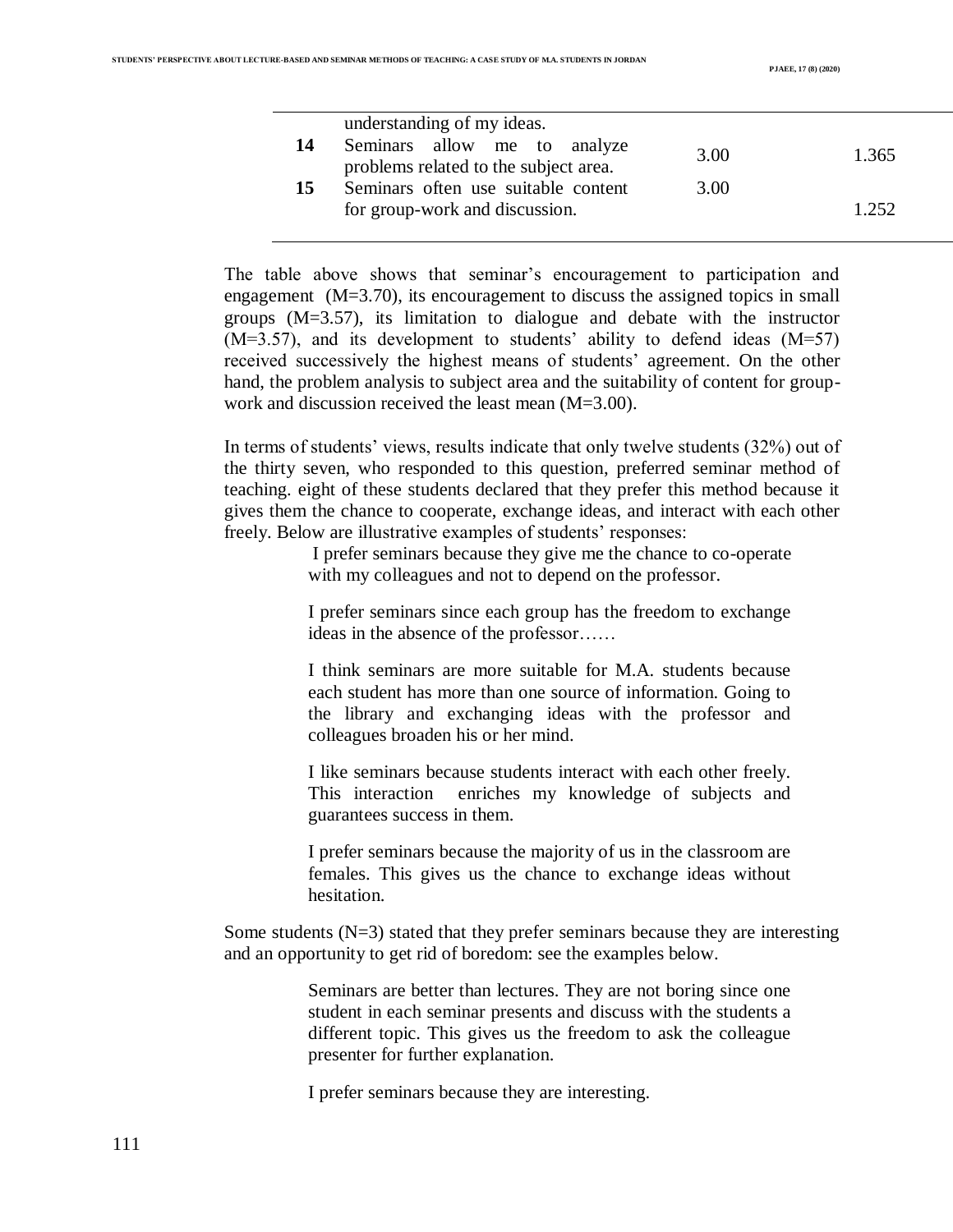I prefer seminars to get rid of some boring professors.

One of the students proclaimed that she prefers seminar method of teaching because it gives her time to prepare the appropriate material for presentation, as stated below:

> Seminars are better. My turn is every two weeks to give a seminar. This gives me time to prepare the suitable material for presenting the seminar well.

#### *Results related to the second research question*

The results connected with the second research question about whether there were any statistical significant differences in students' responses according to gender indicated significant differences with respect to seminar method and to both seminar and lecture methods, in favor of females. However, the results show no significant differences in their responses to lecture method. **Table 2** shows the results of this analysis:

|                                           | <b>Gender</b> | N  | M    | <b>SD</b> | t               | df | Sig. (2-<br>tailed) |
|-------------------------------------------|---------------|----|------|-----------|-----------------|----|---------------------|
| <b>Seminar</b><br><b>Method</b>           | male          | 13 | 2.77 | .776      | 4.542<br>$\ast$ | 28 | .000                |
|                                           | female        | 17 | 3.84 | .507      |                 |    |                     |
| Lecture-<br><b>Based</b><br><b>Method</b> | male          | 13 | 3.30 | .802      | 1.813           | 28 | .081                |
|                                           | female        | 17 | 2.84 | .596      |                 |    |                     |
| <b>Both</b>                               | male          | 13 | 3.04 | .346      | 2.286<br>$\ast$ | 28 | .030                |
|                                           | female        | 17 | 3.34 | .366      |                 |    |                     |

## **Table 2. T-test results of students' responses due to gender.**

**\*Significance value (0.05)**

#### *Results related to the third research question*

The results relevant to the third research question about whether there were any statistical significant differences between the means of students' responses due to study-field revealed no significant differences in their responses to seminar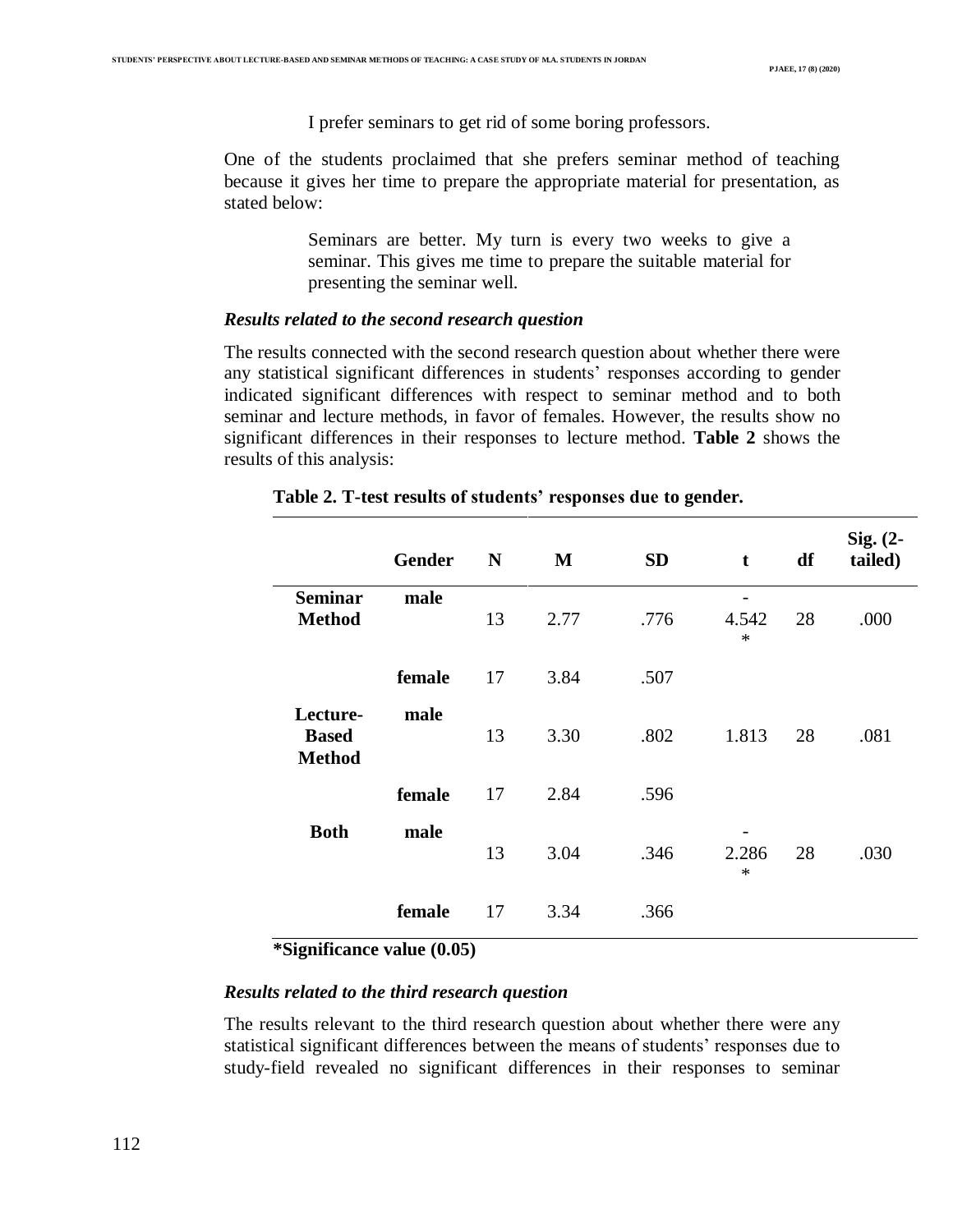method, to the lecture-based method and to both according to study-field (Curricula and Instruction; Psychology). As indicated in **table 3**:

|                                           | <b>Field</b>          | N   | M    | <b>SD</b> | t        | df | Sig. $(2-$<br>tailed) |
|-------------------------------------------|-----------------------|-----|------|-----------|----------|----|-----------------------|
| <b>Seminar</b><br><b>Method</b>           | Curriculu<br>m        | 16  | 3.54 | .758      | 1.141    | 28 | .264                  |
|                                           | <b>Psychology</b>     | 14  | 3.20 | .886      |          |    |                       |
| Lecture-<br><b>Based</b><br><b>Method</b> | <b>Curriculu</b><br>m | 16  | 2.90 | .672      | $-1.109$ | 28 | .277                  |
|                                           | <b>Psychology</b>     | 14  | 3.19 | .764      |          |    |                       |
| <b>Both</b>                               | <b>Curriculu</b><br>m | 16  | 3.22 | .374      | .182     | 28 | .857                  |
|                                           | <b>Psychology</b>     | -14 | 3.19 | .407      |          |    |                       |

**Table 3. T-test results of students' responses due to study-field**

**\*Significance value 0.05**

#### *Results related to the fourth research question*

The results related to the fourth research question about any statistical significant differences in the means of students' responses attributed to university indicated significant differences with regard to seminar method, in favor of Hashemite university students. They also showed significant differences in this respect to lecture-based method, in favor of Al-Albyt university students. On the other hand, the results revealed no significant differences between Hashemite and Al-Albyt university students' responses to the two methods together, as shown in **Table 4**:

|                                     | <b>UNIVERS</b><br>IT<br>$\mathbf Y$ | N  | M    | <b>SD</b> | t        | df | Sig. $(2-$<br>tailed) |
|-------------------------------------|-------------------------------------|----|------|-----------|----------|----|-----------------------|
| <b>Semina</b><br>r<br><b>Method</b> | <b>Hashemite</b>                    | 15 | 3.80 | .564      | $3.231*$ | 28 | .003                  |
|                                     | <b>Al-Albyt</b>                     | 15 | 2.96 | .841      |          |    |                       |
| Lecture<br>-Based                   | Hashemite                           | 15 | 2.73 | .674      | $2.549*$ | 28 | .017                  |

#### **Table 4. T-test results of students' responses according to university**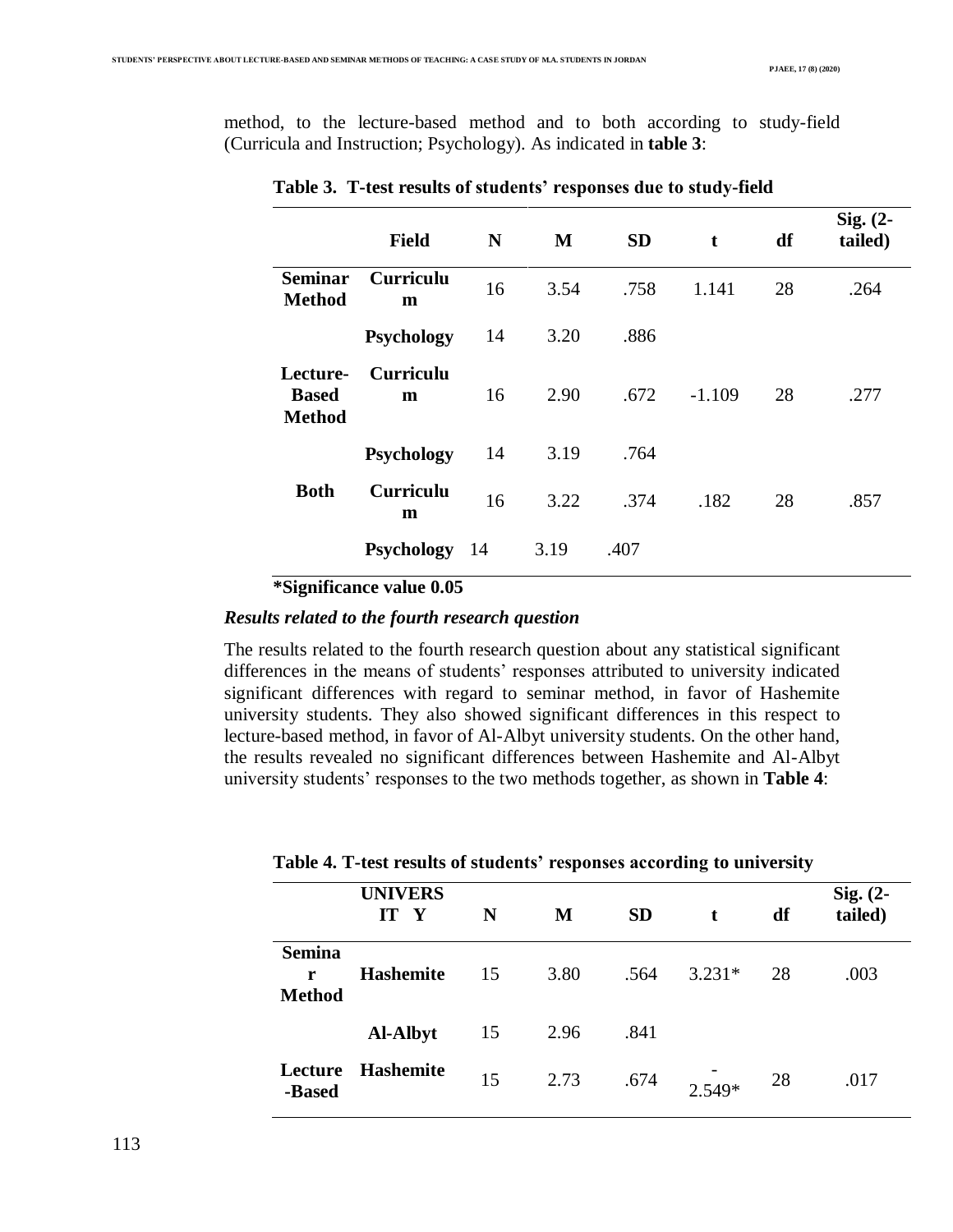| <b>Method</b> |                                    |         |      |    |      |
|---------------|------------------------------------|---------|------|----|------|
|               | <b>Al-Albyt</b> 15 3.34            |         | .643 |    |      |
| <b>Both</b>   | <b>Hashemite</b> 15 3.26 .385 .822 |         |      | 28 | .418 |
|               | <b>Al-Albait</b>                   | 15 3.15 | .385 |    |      |

**\*Significance value 0.05**

#### **DISCUSSION**

This study aimed at investigating M.A. students' perspective about the seminar and lecture-based methods of teaching used with them during their study at two government universities. In order to achieve this aim, the study answered four research questions through the results presented above. This section will discuss the results of each question with the available literature and with the researchers' experience in methods of teaching in general.

In terms of the first question relevant to students' views about each of the lecture and seminar methods of teaching, quantitative results related to lecture method of teaching showed that this method helped them develop their listening skills and enabled them to understand large amounts of information. However, this method did not give them the chance to discuss the learning material freely and did not influence positively their GPA. In terms of students' views, results indicated that 60% of the students preferred this method of teaching. They stated lecture method was relaxing and they benefited from the professors' knowledge, experience and lecture delivery. However, some of the drawbacks of lecture method of teaching, which are related to the development of listening skills and the accumulation of large amounts of information, were considered by the students strengths in this method. This result did not agree, for example, with Study Lecture Notes (2020) that students in lecture-based classes have no role but just listening and jotting down notes. They are not also able to follow the lessons all the time. On the other hand, the result agreed with what was obtained by Menah and Charles (2016) that the participants evaluated lectures as strong in areas that require knowledge of the subject. It also coheres with what was found by Ghazali, Ishak, Saat, et al. (2011) that there was no effect of the way lecture is delivered on students' GPA. As for students' views, the result agreed with that obtained by Struyven, Dochy, and Janssence (2018) in terms of students' satisfaction with lecture-based teaching.

The results associated with seminar method of teaching indicated that the features which received the highest means of students' agreement are: Seminar encouragement to cooperation, participation, discussion of the assigned topic in small groups, dialogue and debate with the instructor, and defense of ideas effectively. They also indicated the features which received the least mean of students' agreement are: The suitability of content for group-work and discussion and with enabling students to analyze the problems of the subject area. As for students' views, results revealed that only 33% of the respondents preferred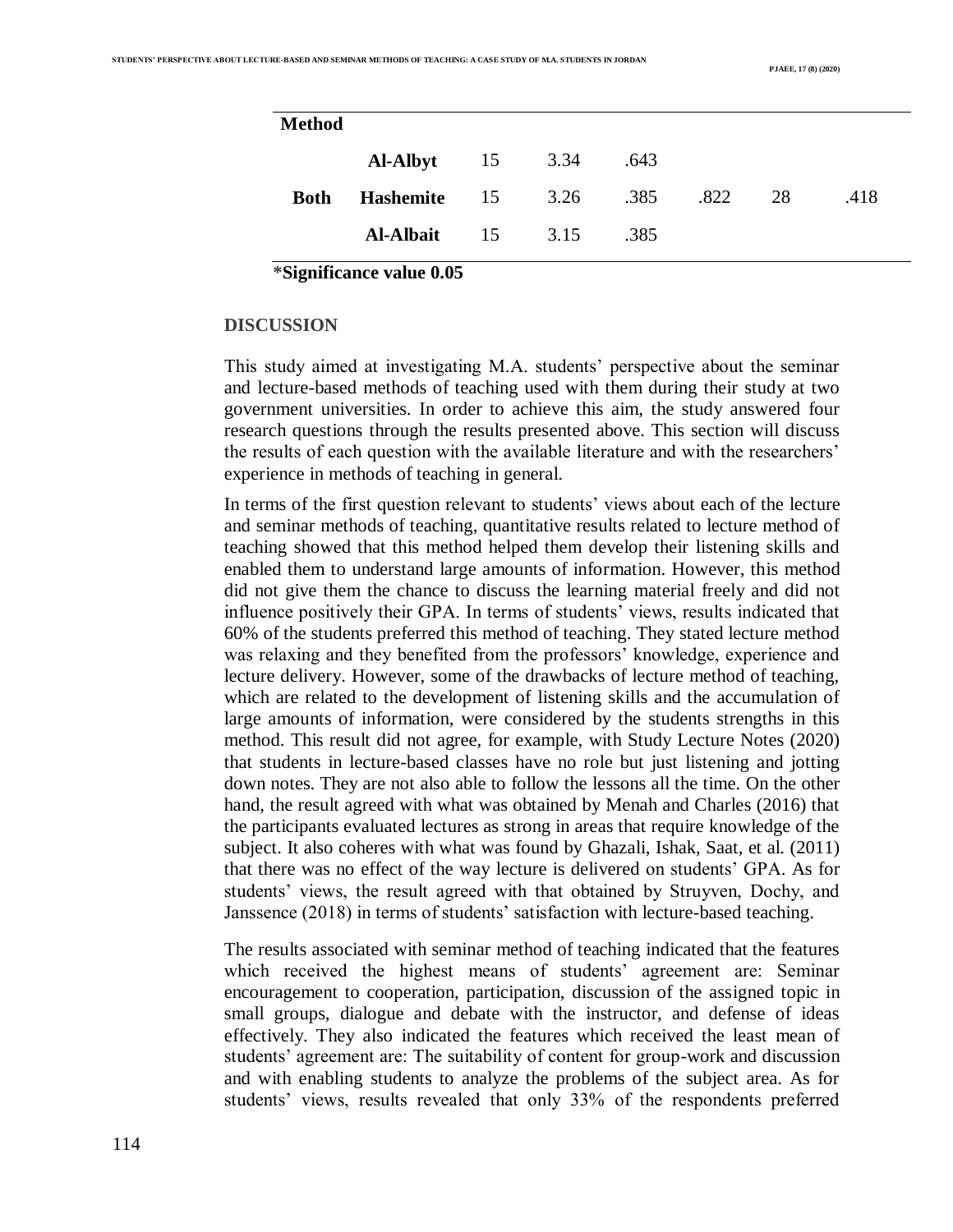seminar method of teaching. They stated that they preferred this method because it gave them the chance to cooperate, exchange ideas, interact freely with each other. However, the seminar encouragement to cooperation, participation, dialogue and debate with the instructor, and defense of ideas in the two universities means that this method of teaching achieved its both affective and cognitive objectives. These objectives were highlighted by Wikipedia: The Free Encyclopedia (2020). In addition, This result cohered with socratic seminar, which is defined as a group of people coming together for discussing and learning particular topics and techniques (Socratic Seminar, 2017). It also agreed with the definition of seminar in general. Jaikumar (2013), for example, states that seminar is a form of class organization that employs a scientific approach to problem analysis. As for students' views, the results obtained indicated that they countered what was found by Ruchi, Pradeep, MR., and Ramji (2012) that over half of respondents were in favor of seminar inclusion in the university system. However, these results agreed with what was obtained by Spruijt, Leppink, Wlofhagen, Scherpbier, Beukelen, and Jaarsma (2014) that group interaction had in general a positive effect on teaching performance and students' learning.

Regarding the second research question related to whether there were any statistical significant differences in the means of students' responses due to gender, results revealed significant differences in this regard concerning seminar method and both seminar and lecture methods of teaching, in favor of females. It seems that sensitivity to context and students' learning histories, which can be regard as important factors to the success of either seminars or lectures, did not affect females greatly in the Jordanian context. That is, it appears that female students can adapt themselves easily whether the matter comes to lecture-based or to seminar method of teaching. The reason lies in the fact that females' B.A. study influenced positively the degree of their adaptation to different methods of teaching. This means that study at the B.A. level on the part of females compensates them for the lack of presence or even contact with males at the school level. This argument is supported by Al'Adawi (2017), particularly when she suffered during seminars with second-year female students that "…their school teenage years were spent in single-gender schools and thus students tended to work and pair with classmates of the same gender" (p.6).

AS for the third research question about whether there are any statistical significant differences between the means of students' responses due to studyfield, results indicated no significant differences with respect to seminar method, to the lecture-based method, and to both together. It was anticipated that the students studying in the Department of Curriculum and Instruction had more positive attitudes towards seminars than those who were studying in the Department of Psychology. The reason may lie in the fact that professors of the former department are more familiar with or have more experience in methods of teaching than those of the later department. Therefore, the experience and familiarity these professors have may enable them to vary these methods and to handle seminars more professionally.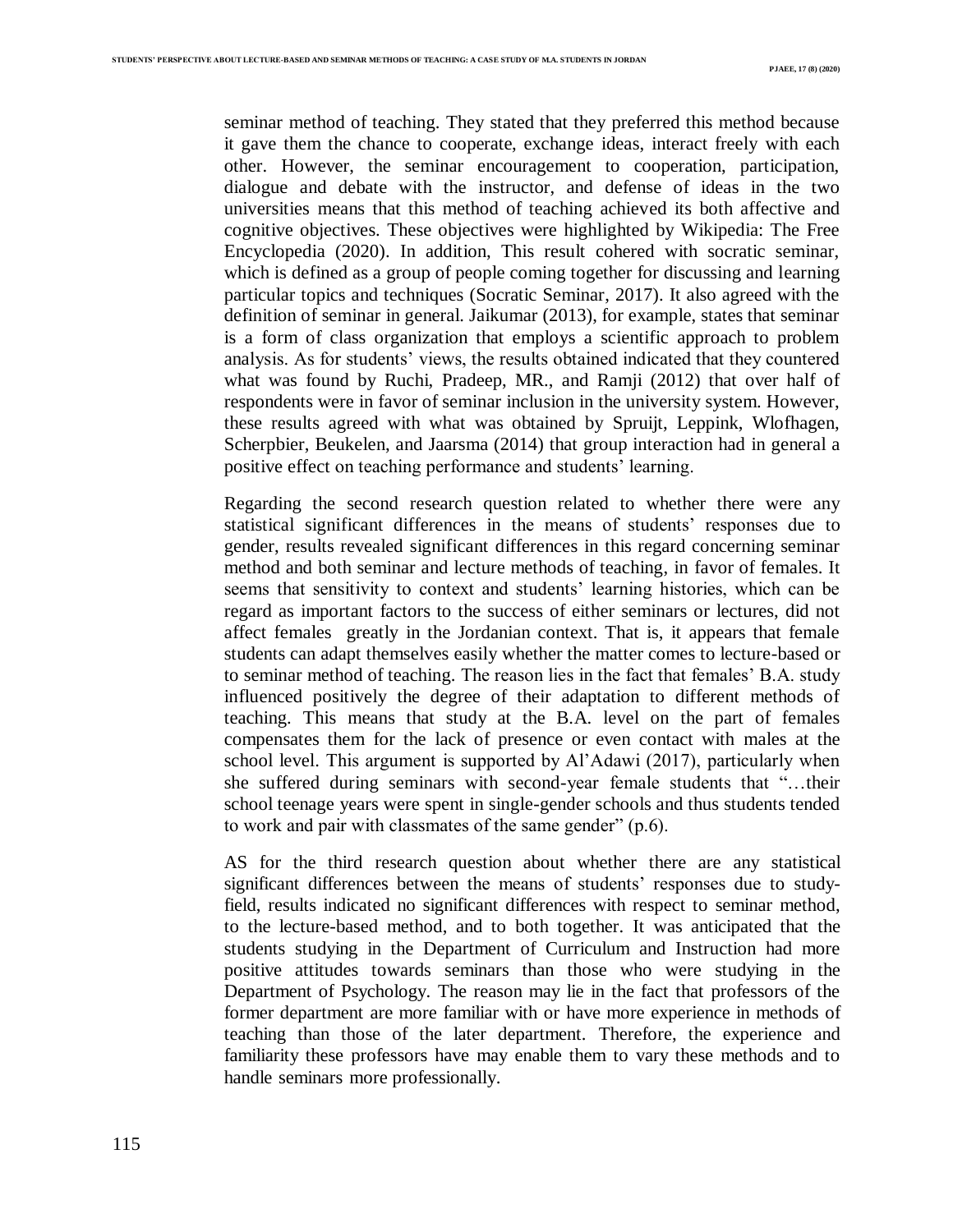Concerning the fourth research question related to whether there are any statistical significant differences between students' responses according to university, results showed significant differences in terms of seminar method, in favor of Hashemite university students. They also showed significant differences regarding lecture-based method, in favor of Al-Albyt university students. This may indicate that the seminars implemented in the Hashemite University were more satisfactory and more effective to students than those carried out in Al-Albyt University. This may also signify that the lecture-based method used in Al-Albyt University was more helpful and beneficial than the seminar method. This anticipation may be looked at from a different angle in this regard. That is, since some of the students stated that the lecture-based method is more relaxing and does not need any preparation, it may be regarded as one of the important reasons for the students' positive attitude towards this method.

#### **CONCLUSION**

Conducting research studies on the methods of teaching postgraduates is essential nowadays. The reason lies in the fact that these students will be the future leaders of education, either at the school level or at the university level. Therefore, their perspective about the aspects which influence their performance in the field should be taken into consideration. The results obtained from any study conducted on students at this level of education may be beneficial for university teachers and policy-makers. They may also be beneficial for researchers. Therefore, further research studies should be conducted in this regard. Moreover, this study may be considered as an endeavor to shed light on the strong and weak points of seminar and lecture-based methods of teaching despite the criticisms made of the latter method of teaching. The aim is to outdo the weak points and support the strong ones.

# **ACKNOWLEDGEMENT**

**I would like to thank Prof. Ali Abu-Sweileek for prof reading this study.**

## **REFERENCES**

Al'Adawi, S. S. (2017). Exploring the effectiveness of implementing seminars as a teaching and an assessment method in a children's literature course. *English Language Teaching*, 10(11), 1-14. http:/[/doi.org/10.5539/elt.v10n11p1](http://doi.org/10.5539/elt.v10n11p1)

Abbas, M., Muhammad, S., Shabbir, M. S., Nimer, Q., Mir, Bibi, A., & Siddiqi, A. (2020). Ciencias Sociales y Arte Año 10 N° 28 Septiembre -Diciembre 2019 Tercera Época Maracaibo-Venezuela Ecological Consequences of Climate Change on Pioneer Business. REVISTA DE LA UNIVERSIDAD DEL ZULIA.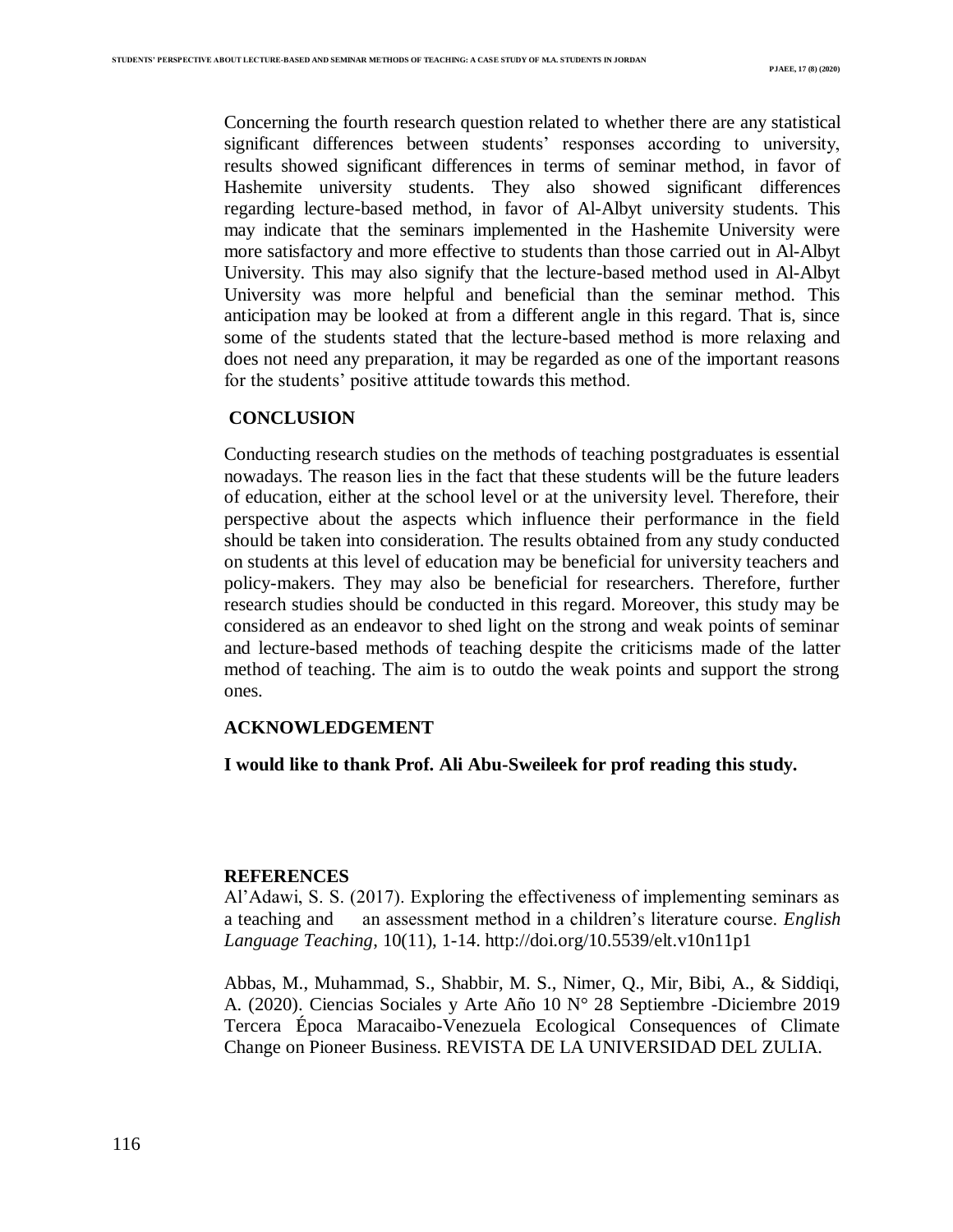Abbasi, S. G., Shabbir, M. S., Abbas, M., & Tahir, M. S. (2020). HPWS and knowledge sharing behavior: The role of psychological empowerment and organizational identification in public sector banks. Journal of Public Affairs. https://doi.org/10.1002/pa.2512

Abbasi, S. G., Tahir, M. S., Abbas, M., & Shabbir, M. S. (2020). Examining the relationship between recruitment & selection practices and business growth: An exploratory study. Journal of Public Affairs. https://doi.org/10.1002/pa.2438

Ahmad, J., Ahmad, D., Abbas, m., Ashraf, M., & Shabbir, M. S. (2018). Effect of Debt Overhang on the Development of Heavily Indebted Poor Countries: Debt Laffer Curve Analysis. Revista Publicando, 357-379.

Al-Kumaim, N. H., Hassan, S. H., Shabbir, M. S., Almazroi, A. A., & Abu Al-Rejal, H. M. (2021). Exploring the Inescapable Suffering Among Postgraduate Researchers: Information Overload Perceptions and Implications for Future Research. International Journal of Information and Communication Technology Education, 17(1), 19-41. https://doi.org/10.4018/ijicte.2021010102

Arshad, M. A., Shabbir, M. S., Mahmood, A., Khan, S., & Sulaiman, M. A. (2020). An exploration of IQ, EQ, spiritual quotient (SQ) elements in the human reengineering program (HRP) practices: A study on the drug rehabilitation Centre in Malaysia. Journal of Human Sport and Exercise - 2020 - Winter Conferences of Sports Science. https://doi.org/10.14198/jhse.2020.15.proc2.32

Ashraf, M., Ahmad, J., Sharif, W., Raza, A. A., Shabbir, M. S., Abbas, M., & Thurasamy, R. (2020). The role of continuous trust in usage of online product recommendations. Online Information Review, 44(4), 745-766. https://doi.org/10.1108/oir-05-2018-0156

British Council BBC (2020). *Teacher-centred/ Teaching English*. [www.teachinge](http://www.teaching/)nglish.org.uk

Balakrishnan, P., Shabbir, M. S., & Siddiqi, A. (2019). Current status and future prospects of renewable energy: A case study. Energy Sources Part A Recovery Utilization and Environmental Effects, 42, 1-6. https://doi.org/10.1080/15567036.2019.1618983

Carpenter, J. (2006). Effective teaching methods for large classes. *Journal of Family & Consumer Science Education*, 24(2), 13-23. Nalefacs.org/pages/vo24no2/v24n2carpenter.pdf

Encyclopedia Britannica's Editors (2020). *Seminar: Educational method*. Britannica.com/topic/seminar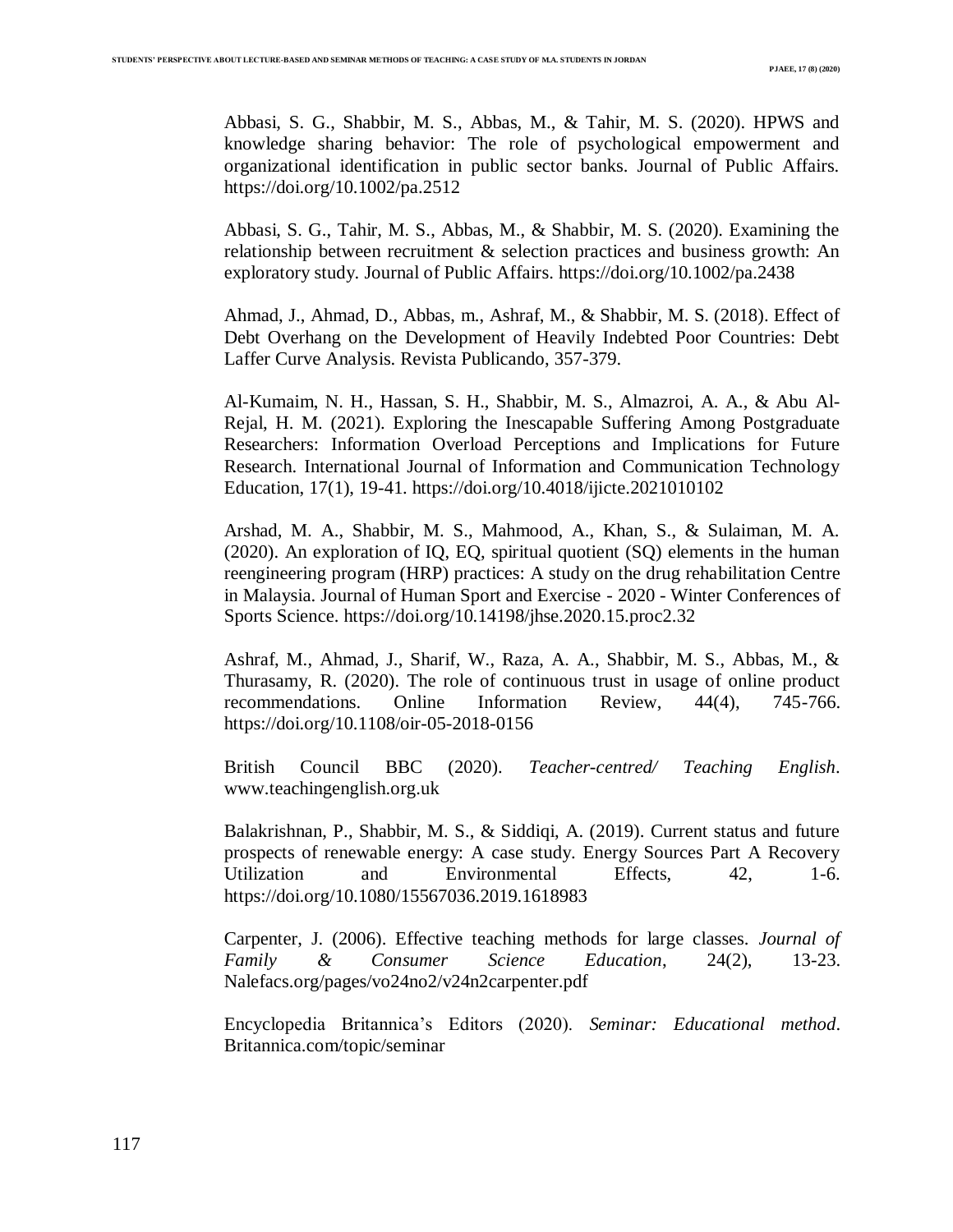Fulton, J. (September 13, 2018). *The student-centered approach works*. www.studentcenteredworld.com/student-centered-appraoch

Fulton, J. (December 7, 2019). *What is a student-centered learning approach*? Classcraft.com/blog/features/what-is-a-student-centered-learning-appraoch

Gill, E. (2020). *What is your teaching style? 5 Effective teaching methods for your classroom*. Resilient Educator. https://resilienteducator.com/classroomresources/5-types-of-classroom-teaching-styles/

IGI Global (2020). *What is teacher-centered approach*. Igi.global.com/dictionary/developing-oadagogical-skills-for-teachers/55851

Jaikumar, M. (Apr 3, 2018). *Seminar method of teaching*. Slideshare.net/maheswarijaikumar/seminar-method-of-teaching-92749722

Jabarullah, N. H., Shabbir, M. S., Abbas, M., Siddiqi, A. F., & Berti, S. (2019). Using random inquiry optimization method for provision of heat and cooling demand in hub systems for smart buildings. Sustainable Cities and Society, 47, 101475. https://doi.org/10.1016/j.scs.2019.101475

Khan, M., Shabbir, M. S., Tahir, m. S., Ali, R., & Hussain, M. (2019). Investment-Cash Flow Sensitivity in Family Owned Pakistani Firms. Revista Amazonia Investiga, 8, 376-386.

McMillan, A.C. (2020). *Student-centered learning strategies*. Teach HUB: K-12 Resources by Teachers, for Teachers. teachhub.com/teachingstrategies/2020.07/student-centered-learning-strategies/

Menah, D., & Charles, A. (2016). The perceptions and attitudes of students towards lectures at a Ghanian Public University. *International Journal of Interdisciplinary Research Methods*, 3(1), 1-9. [www.eajournals.org](http://www.eajournals.org/)

Munyaradzi, G.E. (2013). Teaching methods and students' academic performance. *International Journal of Humanities and Social Science Invention*, 2(9), 29-35. [www.ijhssi.org](http://www.ijhssi.org/)

Nakada, T. (2017). Gamified lecture courses improve student evaluation but not exam scores. Frontiers: ICT.<http://doi.org/10.3389/fict.2017.00005>

Ohazali, A., Ishak, I., Saat, N., Arifin, R., Hamid, A., Rosli, Y., Mohammed, Z., Othman, M., & Kamarulzamar, F. (2011). Student perception on lecture delivery effectiveness among the faculty of health sciences lecturers. Procedia-Social and Behavioral Sciences, 60 (2012), 67-72. Core.ac.uk/download/pdf/81212365.pdf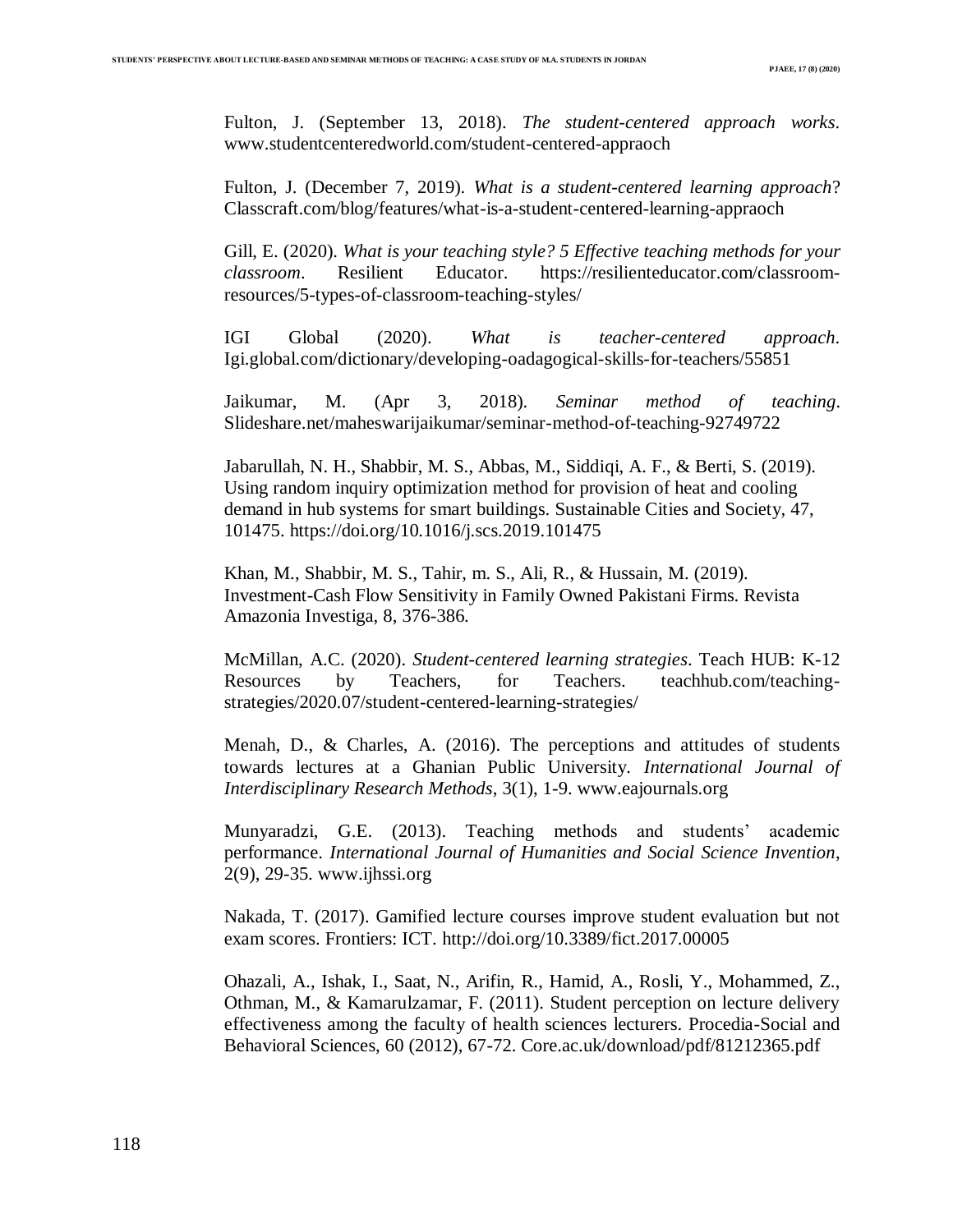Palappallil, P., Sushama, J., & Ramnath, S. (2016). Effectiveness of modified seminars as a teaching-learning method in Pharmacology. *International Journal of Applied Basic Medical Research*, 6(3), 195-200. [http://doi:10.4103/2229-](http://doi:10.4103/2229-516x.186971) [516x.186971](http://doi:10.4103/2229-516x.186971)

Ruchi, K., pradeep, B., MR, S., & Ramji, S. (2012). Students' perception on seminars: a Questionnaire study. *South-East Asian Journal of Medical Education*, 6(2), 20-22. Seajme.md.chula.ac.th/articleVo16N2/OR3.kothariRuchi.pdf

Sadeghi, R., Sedaghat, M.M., & Ahmadi, F.S. (2014). Comparison of the Effect of lecture and blended teaching methods on students' learning and satisfaction*. Journal of Advances in Medical Education & Professionalism*, 2(4), 146–150. PMID: 25512938-PMCID: PMC4235559. <https://www.ncbi.nlm.nih.gov/pmc/articles/PMC4235559/>

Struyven, V., Dochy, F., & Janssence, S. (2008). Students' likes and dislikes regarding student-activating and lecture-based educational settings: Consequences for students' perceptions of the learning environment, student learning and performances. *European Journal of Psychology of Education*, 23(3), 295-317. [http://doi:](http://doi/)10.1007/BF03173001. Link.springer.com/article/10.1007/

Study Lecture Notes (2020). *Lecture method of teaching , Definition, advantages & disadvantages*. Studylecturenotes.com/lecture-method-of-teaching-definitionadvantages-disadvantages/

Socratic Seminar (Oct 1, 2017). *What is a socratic seminar?* Socraticseminar.com/what-is-a-socratic-seminar/

Spruijt, A, Leppink, J., Wolfhagen, I, Scherpbier, A. Beukelen, P., & Jaarsma, D. (2014). Investigating teaching performance in seminar; a Questionnaire study with multi-level approach. BMC Medical Education, 14(203), 1http://doi:10.1186/1472-6920-14-203

Spruijet, A., Wolfhagen, I., Bok, H., Schuurmans, E., Scherpbier, A., Beukelen, P, & Jaarsma, D. (2013). Teachers' perspectives of aspects affecting seminar learning: a Qualitative Study. BMC Medical Education, 13(22), 1-10. http://www.bjomedcentral.com/1472-6920/13/22

Study Lecture Notes (2020). *Lecture method of teaching: Definition, advantages & disadvantages*. Studylecturenotes.com/lecture-method-of-teaching-definitionadvantages-disadvantages/

Techievp (March 13, 2018). *Advantages and disadvantages of seminar*. Advantagesndisavantages.com/advantages-disadvantages.seminar.html